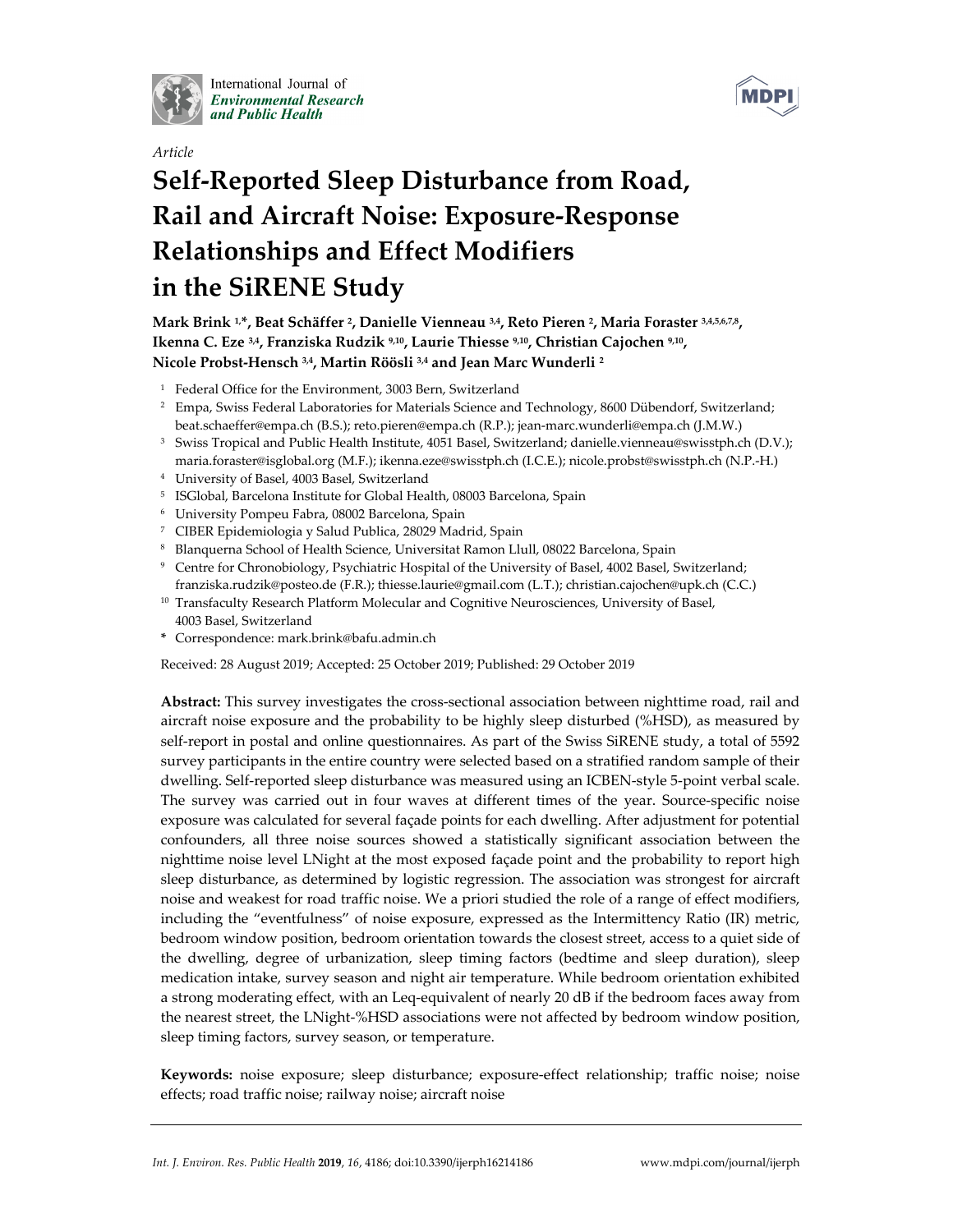Noise from road, rail and air traffic makes up the major part of total (technical) environmental noise, and it is well recognized that noise exposure has an important impact on public health [1]. The World Health Organization (WHO) estimated the burden of disease from environmental noise to be largely determined by noise-induced sleep disturbance, with more than 900,000 disability-adjusted life years (DALY) lost each year in western Europe due to noise at night, with road traffic being responsible for the largest fraction of this burden [2]. From a public health perspective, noise-induced sleep disturbance in and of itself is a relevant health outcome, but is also related to cardiovascular and metabolic morbidity [3]. Noise-induced sleep disturbance is suspected to be on the causal pathway to cardiovascular disease as non-habituating autonomic reactions to noise events may be important precursors of long-term cardiovascular outcomes [4–6]. There is ample evidence that nocturnal noise exposure leads to awakening reactions [7], elicits polysomnographically (PSG) measured arousals [8,9] and motility reactions [10,11], and leads to changes in sleep structure [12]. Sleep disturbances as a short-term outcome in the context of laboratory or observational small-scale field studies are often objectified as electroencephalographic (EEG) arousals or EEG awakening reactions. Self-reporting of noise-induced sleep disturbance is the measurement method of choice in large field surveys that assess the longer-term effect of noise in the context of people's habitual environment. Despite the proliferation of original laboratory studies involving objective measures of noise effects on sleep in the last two decades, did measures of self-reported sleep disturbance inform the recommendations regarding nighttime noise exposure in the recently published WHO Environmental Noise Guidelines [1]. Reasons for this choice of outcome variable have been extensively discussed in [13].

While self-reported sleep disturbance can be measured in a variety of ways, including the use of multi-item questionnaire instruments, most population surveys that investigate noise effects measure noise-induced sleep disturbance with a simple questionnaire item. Most studies determine "high sleep disturbance" with the use of visual-analog scales and express the "percentage highly sleep disturbed" (%HSD) as the fraction of respondents that choose scale points close to the top of the scale, examples being [14–16].

Depending on the noise source and whether it is intermittent (such as aircraft overflights or train pass-by events) or rather continuous (such as traffic from a motorway), the effects of noise on sleep might either be better predicted by the number of noise events [17], their maximum sound pressure level and/or sound pressure level slope [7,10,18], or by average noise levels like the equivalent continuous sound pressure level (Leq) during nighttime (LNight). While energy-based exposure measures seem to predict noise annoyance reasonably well, they are less ideal to predict the impact of noise on physiological sleep quality indicators [19,20]. Exposure situations that are characterized by rather intermittent or relatively loud individual noise events feature more and longer noise-free intervals, but clearly also more pronounced single events that could trigger physiological reactions (e.g., heart rate or blood pressure increases) in the nighttime. The consideration of the intermittent characteristic of a noise exposure situation might therefore yield additional explained variance in statistical models on sleep disturbances, including self-reported symptoms.

To inform nighttime noise regulation policies for road, rail, and aircraft noise, this study investigated exposure-response relationships for %HSD based on a stratified random sample of the entire Swiss population exposed to at least one of the above three sources. It also aimed to elucidate the effect of noise intermittency [21] on %HSD, as well as to identify the effects of the following further potential effect modifiers: habitual bedroom window position, orientation of bedroom towards the nearest street, sound level difference between minimum and maximum façade point exposure, degree of urbanization, sleep timing (bedtime and sleep duration), sleep medication intake, survey season (winter, spring, summer, autumn), and night air temperature.

The survey was carried out in the framework of the interdisciplinary SiRENE project which aimed at investigating short- and long-term effects of transportation noise exposure on annoyance, sleep disturbances (self-reported as well as objectified in sleep laboratory experiments) and cardiometabolic risks in epidemiological studies in Switzerland (for a review, see [22]).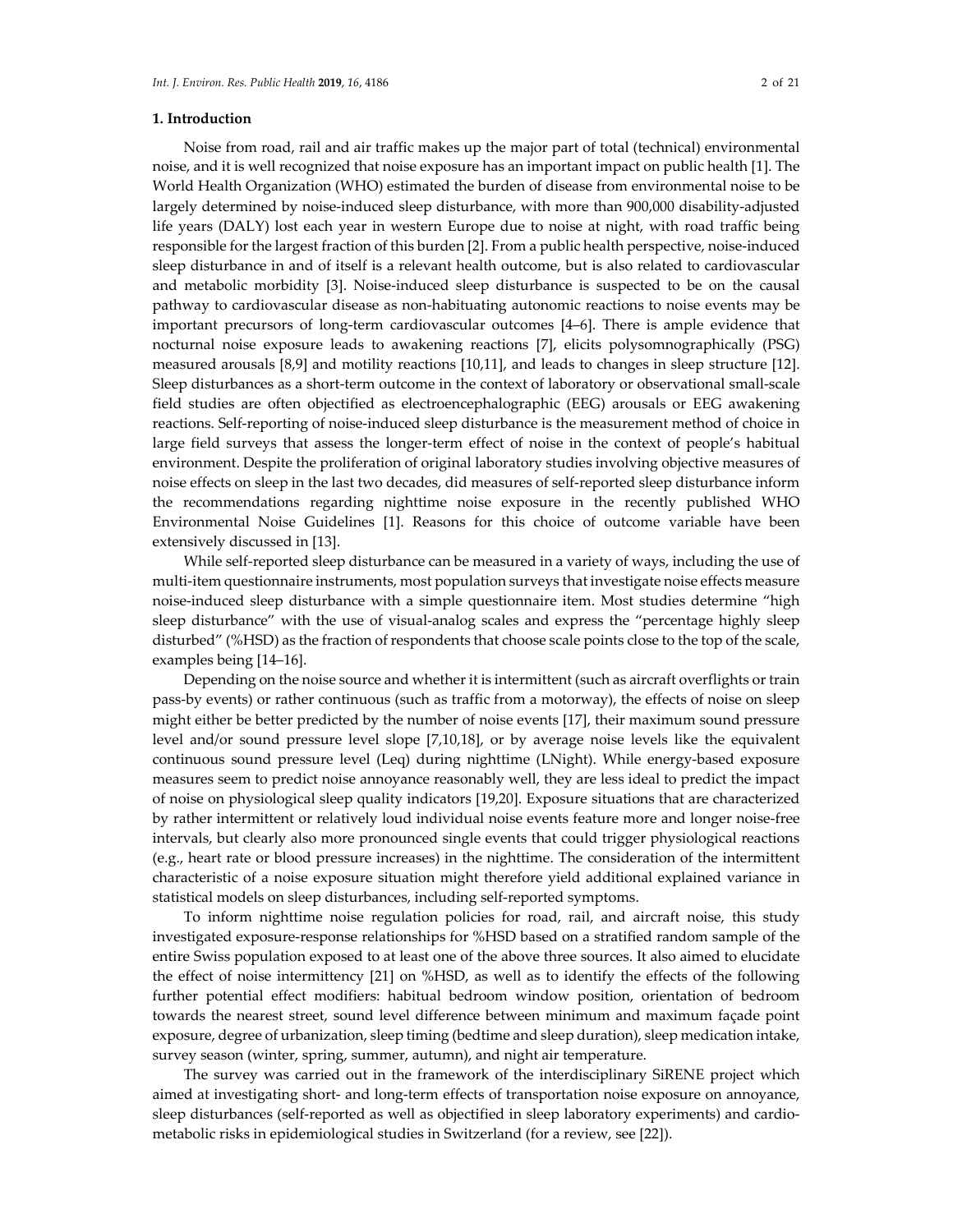## **2. Methods**

The study population comprised all officially registered residents in Switzerland in the age range between 19 and 75 years with known home address and known geographical location of their dwelling/apartment, including floor. From this population, a stratified random sample of residents all over the country was drawn based on exposure strata for road traffic, railway and aircraft noise. The stratification accounted for three sources (road, rail, air), noise exposure levels in two time periods (LDay (07−23 h) and LNight (23–07 h)), three categories of intermittency ratio IR [21] (see below) (low: 0−33%, medium: 33–66%, high: 66−100%), and ten 2.5 dB wide Leq exposure categories in the range between <45 dB(A) and >65 dB(A) for the day period (LDay), and between <35 dB(A) and >55 dB(A) for the night period (LNight). This resulted in a factorial design with  $3 \times 2 \times 3 \times 10$  (= 180) cells. For each cell, we randomly selected 100 dwelling units and corresponding individual (postal) addresses. For the cell assignment, the sampling algorithm randomly decided if the façade point with the maximum or the minimum sound pressure level of a sampled dwelling unit determined cell membership. It is important to note that even if a dwelling unit was initially assigned for example to the source and time period "aircraft noise at day", ultimately the exposure data for all sources and time periods at all façade points of the same dwelling unit were also obtained (if available).

For the survey, we implemented a mixed-mode approach using postal questionnaires and the option for completion of the survey online. Respondents automatically took part in a prize draw. To control for seasonal effects, the survey was carried out in four waves spaced three months apart. The bulk mailing dates of these waves were 18 Nov. 2014, 11 Feb. 2015, 08 May 2015, and 17 Aug. 2015. Non-responders were reminded one time with a reminder card sent approx. one month after the initial mailing. Shortly after the third wave, we conducted 224 computer assisted brief telephone interviews among randomly drawn initial non-responders to assess a potential non-response bias with respect to the distributions of noise exposure, age, noise annoyance, general noise sensitivity, pro-environmental attitude and education level. Further details regarding sampling strategy and survey procedure were reported previously in [23]. The study protocol was approved by the cantonal ethics commission of Bern (approval code KEK-Nr. 259/14).

## *2.2. Questionnaire Data*

Self-reported sleep disturbance due to source-specific transportation noise was assessed using a 5-point verbal ICBEN (International Commission on Biological Effects of Noise)-style scale with the verbal marks "not at all", "slightly", "moderately", "very", "extremely" and the question "Thinking about the last twelve months at your home, during nighttime when you want to sleep, how much did <noise source> noise bother, disturb, or annoy you?". Ticking one of the two top scale points ("very" or "extremely", i.e., 40% of the scale length) defined "highly sleep disturbed" (HSD) status, abiding to the well-established convention originating from [24]. Further parts of the questionnaire were dedicated to personal data, the dwelling situation, specifically, the orientation of the bedroom towards the nearest street (directly facing the street, sideways to street, pointing away from street to a backyard or courtyard), sleeping habits, and prevailing bedroom window position in the three preceding months before the survey (closed, half-open or tilted, fully open). We also asked the respondents about the frequency of having taken prescription sleep medication in the four weeks preceding the survey ("never", "less than once a week", "once or twice a week", "three or more times per week").

We accounted for potential modifying effects of different sleep onset and rise times (estimated as weekly average from questionnaire answers) as well as for the weekly average duration of the time spent asleep. We calculated for each person the amount of minutes past 18:00 h before self-reported lights-off time. The higher this figure [in minutes], the later a person's sleep period starts. We then assigned an "early", "medium", or "late" sleeper category to each person, based on a tercile split. We estimated a person's sleep duration [in minutes] as period between estimated sleep onset (self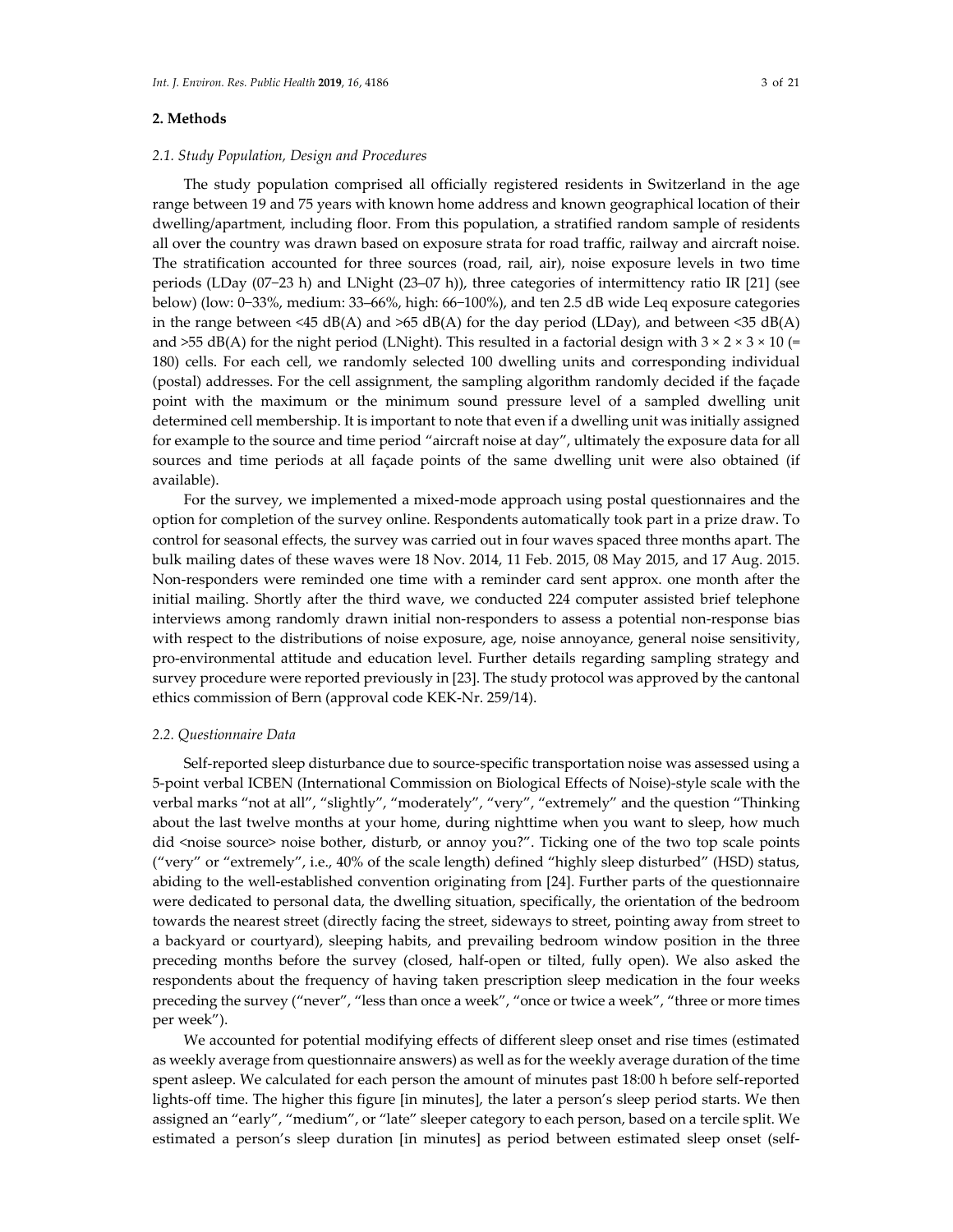reported lights-off time + 15 min) and wakeup time (estimated self-reported rise time − 10 min). Again we assigned, by tercile split, "short", "medium", and "long" sleepers.

As sleep quality can be influenced by air temperature at night [25], and air temperature potentially triggers window closing behavior (independent from outside noise exposure but affecting indoor noise exposure), we obtained individual-level average night outdoor air temperatures derived from the respondent's nearest official weather monitoring station (measured between sunset and sunrise) during the 90-day period preceding questionnaire completion.

The original questionnaires in German, French and Italian, as well as an English version are available in Supplementary File 2.

#### *2.3. Noise Exposure Assessment*

Noise exposure assessment procedures are described in a concise fashion in [23], and in more detail in [26,27]. All calculations were carried out for the reference year 2011 and encompassed all relevant transportation noise sources, i.e., all roads, railway lines and major airports in Switzerland. Noise exposure was calculated for all buildings with 1 to 3 receiver points per façade segment and floor (providing minimum and maximum sound exposure per dwelling unit). The noise exposure assessment for each façade point comprised yearly averages of the 1-hour-LAeq as well as the new metric Intermittency Ratio IR (see below). Based on this, source-specific LNight (LAeq from 23−07 h) and IR were calculated and assigned to the dwelling units.

The main analyses in this paper refer to LNight at the most exposed façade point. For road traffic noise, we also estimated bedroom outdoor and indoor LNight (i.e., in front of and inside the bedroom respectively). Such an approach was previously applied successfully in an epidemiological study on (indoor) noise exposure and hypertension [28], but was refined in several aspects here: To estimate the bedroom outdoor exposure level, we assigned the maximum (i.e., loudest, highest in level) façade point value of the dwelling unit if the bedroom window directly faced the street, and the minimum façade point value if it faced a backyard or courtyard. For bedroom windows facing sideways to the street, we assigned the maximum façade point value minus half the difference between maximum and minimum façade point value of the respondent's dwelling unit. This gave us the estimated bedroom outdoor exposure level. From this value, a window position-dependent attenuation was subtracted to get the estimated indoor exposure level. Sound attenuation terms for open (10 dB), halfopen/tilted (16 dB), and for closed windows (28 dB) were obtained by measurements carried out in a separate validation study in a subsample of 102 survey respondents [29].

The potential benefit of a (relatively) quiet bedroom regarding protection from road traffic noise can be expressed by the level difference between the estimated bedroom outdoor road traffic noise exposure and the energetic sum of the road + railway + aircraft noise exposure at the façade point where this sum is maximal (i.e., the loudest façade point of the dwelling with the highest noise level considering all sources together). The larger the resulting difference, the better protected the bedroom is relative to the dwelling unit as a whole from nearby road, railway and aircraft noise. In consequence, we hypothesized that the larger differences should relate to smaller %HSD. We thus estimated a level difference indicator *D\_quietside* to parametrize this difference.

To reflect the intermittent nature of a noise exposure situation (and to investigate its impact on sleep disturbance), we used the acoustical descriptor IR, whose calculation principle is described in [21]. IR expresses the energetic contribution of individual noise events from a specific noise source relative to the total sound energy (produced by all noise sources together) in a given time period. An IR of higher than 50% means that more than half of the total sound energy is caused by "distinct" noise events (which are defined using a dynamic level threshold). Situations where events clearly emerge from background noise (e.g., at a receiver point near a railway track) yield IR values close to 100% whereas constantly flowing traffic situations with a steady noise level, e.g., from a distant motorway, only yield small IR values. In the present study, we determined IR on the LNightcorresponding façade point in the time period between 23 and 07 h, henceforth referred to as *IRNight*.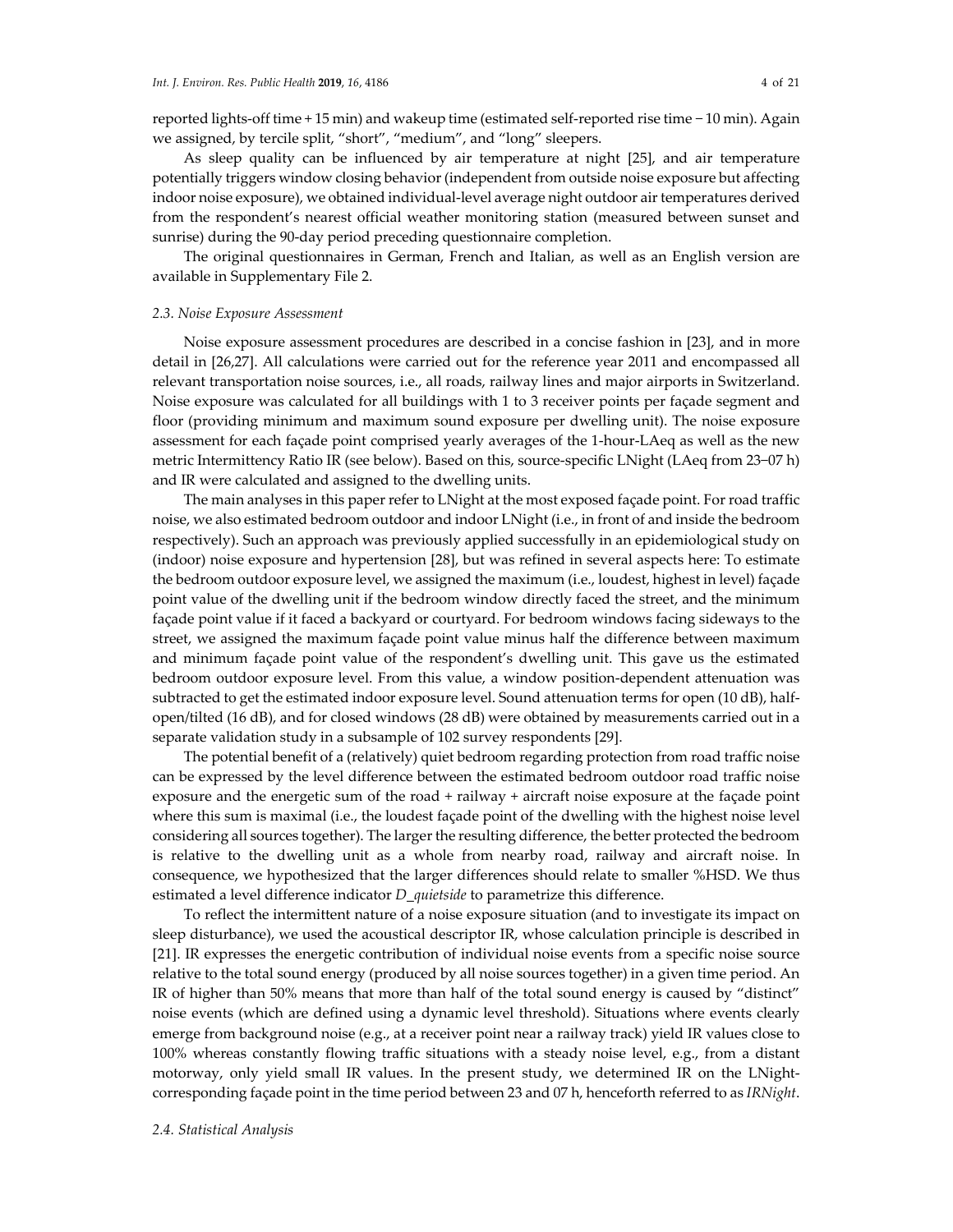Individual noise exposure at the minimum and maximum façade point was reassigned based on the correct floor information indicated by the respondents, where necessary. Those cases with no calculated exposure or with less than 20 dB(A) LNight exposure for a given source at the maximum façade point were excluded from analyses involving that source (to avoid that persons essentially unexposed to a particular source unjustifiably impact on the calculation of exposure-response models for that source). To derive exposure-response relationships for the outcome %HSD, we regressed the probability of being highly sleep disturbed (PHSD) on outdoor LNight at the most exposed façade point of the dwelling unit of the respondent.

Exposure-response models were developed using logistic regression and were calculated separately for each noise source (road, rail, or air). Both crude and adjusted models were established. The adjusted statistical modeling pursued a 'risk factor approach' that primarily focused on the unbiased modeling of the slope coefficient of LNight. The adjusted models were controlled for the *a priori*-selected predictors sex, age, interview mode (postal or online), and language of interview (German vs. French or Italian). This list of explanatory variables in the adjusted model was deliberately kept short, as experience showed that adjusting for a large range of predictors could result in over-adjustment (e.g., when adjusting for noise coping behavior or noise sensitivity), attenuating the real effect of the noise exposure, or inflate a modeled exposure-response relationship. The variables in the adjusted model were checked for nonlinear associations with the outcome %HSD using fractional polynomials, confirming for all noise sources that no transformations were necessary. Multicollinearity between variables in the adjusted model was evaluated by means of calculating variance inflation factors (VIF). Interaction terms were not included in the (main) adjusted exposureresponse model (see Section "Exposure-response relationships"), however, we (separately) investigated effect modification via stratified categorical analysis of the following potential effect modifiers, in interaction with LNight: IR (categorized as "low" (<33%), "medium" (33%−66%), "high" >(66%)), habitual bedroom window position (open, half-open/tilted, closed), orientation of the respondent's bedroom towards the nearest street (away from street, sideways to street, pointing towards street), level difference indicator D\_quietside (difference categories: <5 dB, 5−10 dB, 10−20 dB, >20 dB), degree of urbanization of the respondent's municipality, as expressed by Eurostat's DEGURBA indicator [30], bedtime category ("early" (<22:53 h), "medium" (22:53–23:31 h) or "late" (>23:31 h) sleepers, determined by tercile split), sleep period duration ("short" (<7.2 h), "medium" (7.2−8 h), or "long" (>8 h) sleepers, determined by tercile split), sleep medication intake in the four weeks preceding the survey ("yes" vs. "no"), season (winter, spring, summer, autumn), and night air temperature tercile split categories (<7 °C, 7−11 °C, >11 °C). Effect modification was investigated in the full sample where the adjusted model additionally included the categorized effect modifier in question and its interaction with LNight (to allow for non-parallel exposure-response curves). Tests of significant differences between specific levels of the effect modifier in question (paired comparisons) were accomplished with Tukey's HSD post hoc test. Results of the effect modification analyses are jointly tabulated in Table S1 in Supplementary File 1.

It was clearly established recently, that the more spatially fine-grained the noise exposure assessment is (e.g., façade points vs. noise exposure grids), the steeper exposure-response relationships become, at least pertaining to cardiovascular outcomes [31]. This raises the question, which measurement/calculation location of the pertinent noise exposure provides the best %HSD predictions. Most often, in studies of noise-induced sleep disturbances due to noise exposure, the reported noise metric refers to LNight at the most exposed façade of the dwelling (or whole building), but not the bedroom, even if the latter would provide a more meaningful exposure measure for the time period when respondents sleep. We thus argue that there are good reasons to explore other noise metrics in relation to %HSD: It may be that respondents have in mind very specific time periods in thinking about experiences with noise-disturbed sleep; or, the sleep disturbance response may not develop due to nighttime noise exposure, but rather from daytime exposure. To reveal which of the many possible noise metrics best predicts self-reported noise-induced sleep disturbance in this survey, we calculated explained variance and model fit statistics for in total 18 (20 for road traffic noise) different exposure metrics. More specifically, we considered the average Leq in the time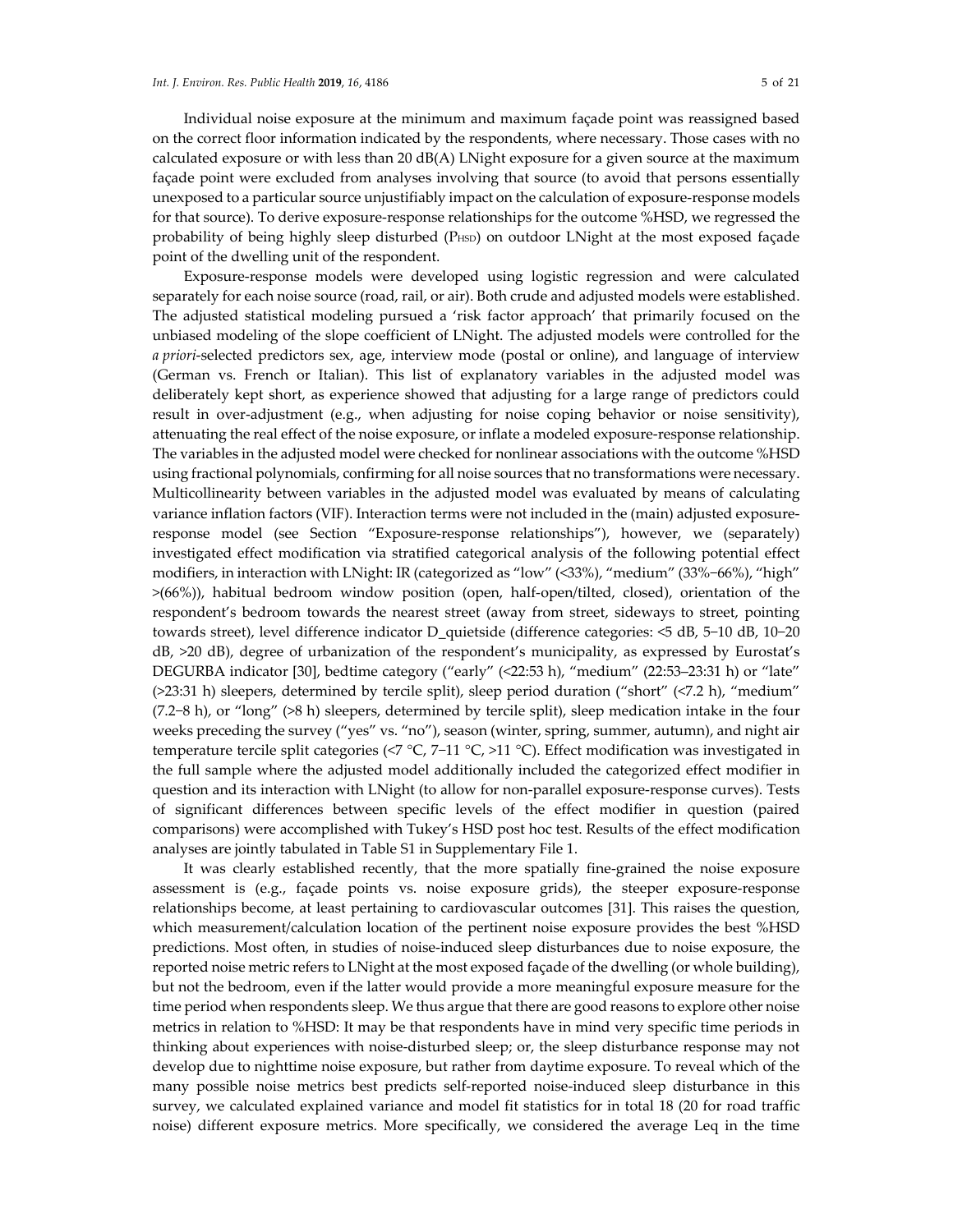periods 19−23 (evening), 23−01 (early night), 01−05 (core night), 05−06 and 06−07 h (morning), in addition to Lden, LDay, Leq24, and LNight, all at the minimum and maximum façade point, and in the case of road traffic noise, the estimated bedroom outdoor and indoor LNight. We determined for each of these exposure variables the Akaike (AIC) and Bayesian (BIC) Information Criterion, pseudo R square values (Nagelkerke and McKelvey & Zavoina), as well as the log-likelihood and deviance by replacing LNight with the exposure variable in question in the adjusted model. Statistical significance was considered at an alpha level of 0.05. Inferential statistical analyses were performed using the procedures 'glm', 'lme4 glmer', 'mfp', 'emmeans', 'car vif', 'smatr sma' and 'standardize' in R version 3.5.1 (R Foundation for Statistical Computing, Vienna, Austria).

# **3. Results**

# *3.1. Response and Exposure Distribution Data*

From the original 18,000 questionnaires/cover letters sent out, 5592 were returned (31% response rate). 21.34% of the respondents completed the questionnaire online. General response statistics are given in Table 1. A detailed breakdown of the response rates by noise source, time period, LDay category, LNight category, and respective IR category as well as results of the non-response analysis are provided in [23].

| Wave | <b>Survey Period</b><br>a     | Median<br>Fill-Out Date | Postal Returns <sup>b</sup><br>Ge; Fr; It | Online<br>Returns <sup>b</sup><br>Ge; Fr; It | Total<br>Number of<br>Returns | Active | $Un-$<br>Refusals c delivered d | Response<br>Rate 2 <sup>e</sup> |
|------|-------------------------------|-------------------------|-------------------------------------------|----------------------------------------------|-------------------------------|--------|---------------------------------|---------------------------------|
|      | 22 Nov 2014<br>to 09 Apr 2015 | 27 Nov 2014             | 611; 283; 55                              | 255; 74; 9                                   | 1287                          | 33     | 205                             | 29%                             |
| 2    | 13 Feb 2015<br>to 13 May 2015 | 22 Feb 2015             | 788: 357: 51                              | 204; 74; 8                                   | 1482                          | 30     | 209                             | 33%                             |
| 3    | 12 May 2015<br>to 12 Aug 2015 | 20 May 2015             | 741: 332: 37                              | 227; 69; 10                                  | 1416                          | 31     | 243                             | 31%                             |
| 4    | 21 Aug 2015<br>to 11 Nov 2015 | 29 Aug 2015             | 723; 361; 59                              | 179; 71; 14                                  | 1407                          | 37     | 376                             | 31%                             |
|      |                               |                         |                                           |                                              |                               |        |                                 |                                 |
|      | Totals:                       |                         | 2863; 1333; 202                           | 865; 288; 41                                 | 5592                          | 131    | 1033                            | 31%                             |

**Table 1.** Survey response statistics.

a Dates given are the earliest and latest fill-out dates according to self-report (postal version) or log file (online version);  $b$  Ge = German version; Fr = French version; It = Italian version of questionnaire; <sup>c</sup> Questionnaire sent back empty with explanations for not taking part, or addressee called declaring he/she did not want or could not, for any reason, take part in the survey; d Envelope returned by Swiss post because of invalid/unknown address; e "Response rate 2" as defined according to the "standard definitions" by the American Association for Public Opinion Research (AAPOR) [32].

Figure 1 displays frequency distributions of outdoor LNight at the maximum façade point and corresponding distributions of IRNight. The quite large number of cases in the lowest-IR category for railway and aircraft noise is owed to the fact that IRNight = 0% was assigned to receiver points with very low or unavailable exposure data (which was more common for railway and aircraft noise).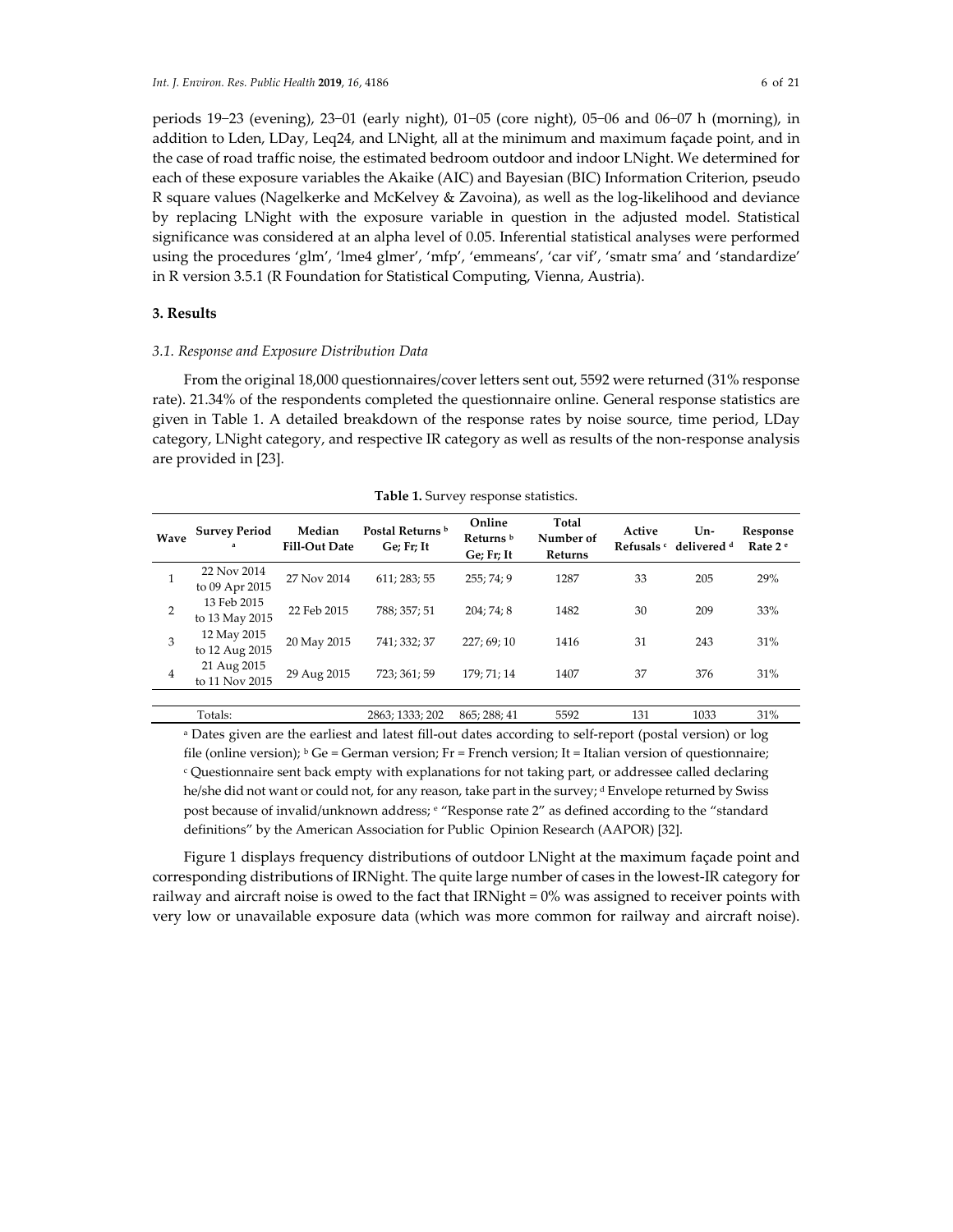

**Figure 1.** Frequency distribution of the LNight **(top)** and IRNight **(bottom)** among all valid cases. IRNight (bottom) is calculated at the corresponding façade point with the maximum LNight exposure for each respondent.

The (as large as possible) decorrelation of IR from the Leq is an important feature of a noise metric that aims at explaining additional variance of noise effects which is not captured in the Leq (or here, more specifically, the LNight). Therefore we inspected the association between IRNight and LNight, which is shown in scatterplots in Figure 2. As one can see, the correlation was relatively weak for road traffic noise, whereas for the clearly "event-ish" noise sources railways and aircraft, IRNight and LNight correlated more strongly. Table 2 lists observed %HSD for each LNight category (in 5 dB steps) for the maximum façade point.



Figure 2. Scatterplots incl. total least squares (i.e., 'orthogonal' or 'major axis') regression line (blue) of LNight vs. façade-point-corresponding IRNight for road traffic, railway, and aircraft noise exposure in the present sample. Corresponding correlation coefficients are given in the top left corner of each plot.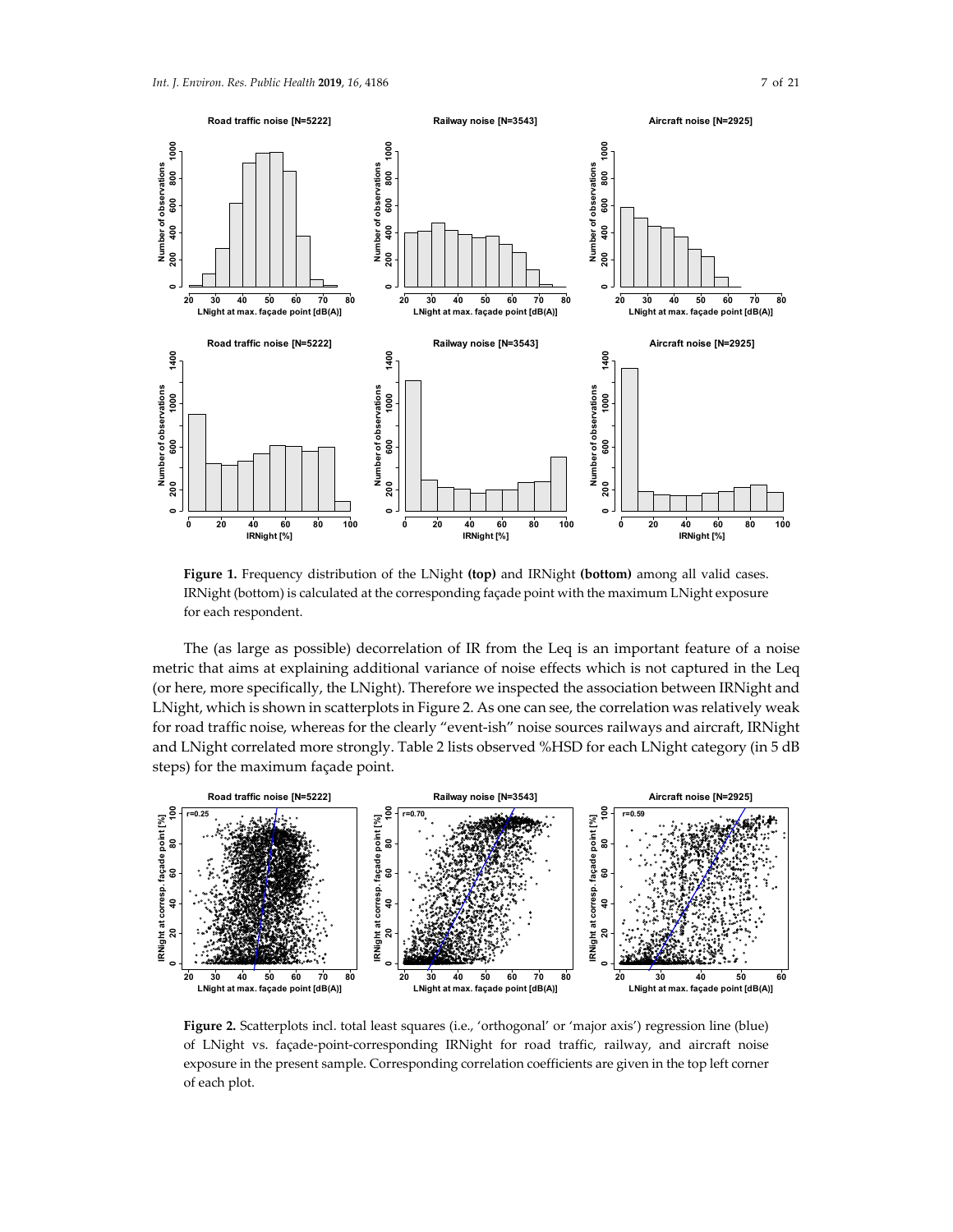| Table 2. Number of cases (N) per LNight category, percent of sample in that category, and observed |
|----------------------------------------------------------------------------------------------------|
| %HSD in each category. LNight refers to the maximum façade point of the dwelling unit.             |

| Road                  |     |             |       |     | Rail        |       |                | Air         |       |  |
|-----------------------|-----|-------------|-------|-----|-------------|-------|----------------|-------------|-------|--|
| LNight $(dB(A))$<br>N |     | % of sample | %HSD  | N   | % of sample | %HSD  | N              | % of sample | %HSD  |  |
| $20 - 25$             | 15  | 0%          | $0\%$ | 383 | 11%         | $1\%$ | 577            | 20%         | $1\%$ |  |
| $25 - 30$             | 93  | 2%          | 2%    | 420 | 12%         | $0\%$ | 516            | 18%         | 2%    |  |
| $30 - 35$             | 281 | 5%          | $1\%$ | 466 | 13%         | $1\%$ | 441            | 15%         | $7\%$ |  |
| $35 - 40$             | 613 | 12%         | 3%    | 422 | 12%         | 2%    | 445            | 15%         | 11%   |  |
| $40 - 45$             | 916 | 18%         | 4%    | 382 | 11%         | 7%    | 358            | 12%         | 15%   |  |
| $45 - 50$             | 990 | 19%         | 6%    | 368 | 10%         | 7%    | 285            | 10%         | 33%   |  |
| $50 - 55$             | 987 | 19%         | 13%   | 378 | 11%         | 15%   | 222            | 8%          | 36%   |  |
| $55 - 60$             | 867 | 17%         | 16%   | 314 | 9%          | 21%   | 79             | 3%          | 39%   |  |
| $60 - 65$             | 383 | 7%          | 21%   | 259 | 7%          | 37%   | $\overline{2}$ | $0\%$       | $0\%$ |  |
| $65 - 70$             | 58  | $1\%$       | 22%   | 129 | 4%          | 33%   |                |             |       |  |
| $70 - 75$             | 19  | $0\%$       | 47%   | 21  | $1\%$       | 57%   |                |             |       |  |
| $75 - 80$             |     |             |       | 1   | $0\%$       | $0\%$ |                |             |       |  |

# *3.2. Exposure-Response Relationships between LNight and High Sleep Disturbance (%HSD)*

Coefficients of the crude and adjusted models for the association between exposure to LNight at the maximum façade point and %HSD are presented in Table 3. Its results show LNight to be a statistically significant predictor for %HSD in both the crude and adjusted model, with aircraft noise having the strongest effect, and road traffic noise the weakest.

**Table 3.** Coefficients of logistic regression models for the probability to be highly sleep disturbed (PHSD), for road traffic, railway, and aircraft noise LNight at the maximum façade point. The table lists unstandardized (B) and standardized (β) coefficients, standard error of B (SE of B), odds ratios (exp(B) per 1 dB increase), and the variance inflation factor (VIF). Significant *p*-values are highlighted in bold.

| Road traffic noise |           |           |         |              |        |             |                    |
|--------------------|-----------|-----------|---------|--------------|--------|-------------|--------------------|
|                    | Statistic | Intercept | LNight  | Male Sex     | Age    | German      | <b>Postal Mode</b> |
|                    |           |           | (dB(A)) | (vs. Female) |        | (vs. FR/IT) | (vs. Online)       |
| Crude model        | B         | $-7.2862$ | 0.0978  |              |        |             |                    |
|                    | SE of B   | 0.3495    | 0.0065  |              |        |             |                    |
|                    | exp(B)    | 0.0007    | 1.1027  |              |        |             |                    |
|                    | β         | $-2.5727$ | 0.8717  |              |        |             |                    |
|                    | VIF       | 0.0000    | 0.0000  |              |        |             |                    |
|                    | n         | < 0.01    | < 0.01  |              |        |             |                    |
| Adjusted model     | B         | $-7.2729$ | 0.0980  | $-0.0806$    | 0.0036 | $-0.2712$   | 0.0062             |
|                    | SE of B   | 0.4152    | 0.0065  | 0.0998       | 0.0033 | 0.1002      | 0.1231             |
|                    | exp(B)    | 0.0007    | 1.1030  | 0.9226       | 1.0036 | 0.7625      | 1.0063             |
|                    | β         | $-2.5470$ | 0.8738  | $-0.0403$    | 0.0533 | $-0.1356$   | 0.0031             |
|                    | VIF       | 0.0000    | 1.0090  | 1.0214       | 1.0399 | 1.0058      | 1.0622             |
|                    | v         | < 0.01    | < 0.01  | 0.42         | 0.28   | 0.01        | 0.96               |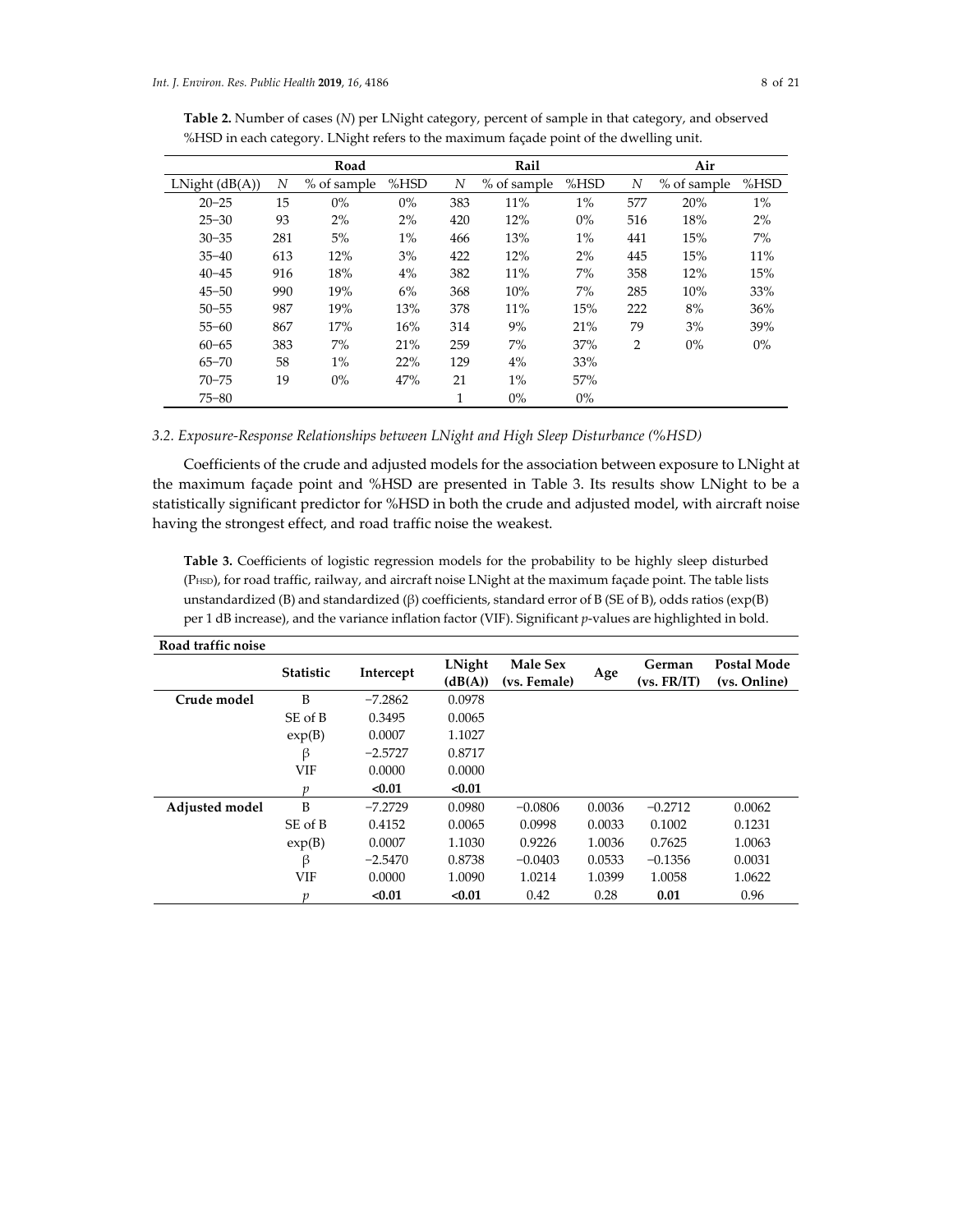| Railway noise  |               |                     |                   |                          |        |                       |                                    |
|----------------|---------------|---------------------|-------------------|--------------------------|--------|-----------------------|------------------------------------|
|                |               | Statistic Intercept | LNight<br>(dB(A)) | Male Sex (vs.<br>Female) | Age    | German<br>(vs. FR/IT) | <b>Postal Mode</b><br>(vs. Online) |
| Crude model    | B             | $-7.7488$           | 0.1121            |                          |        |                       |                                    |
|                | SE of B       | 0.3428              | 0.0062            |                          |        |                       |                                    |
|                | exp(B)        | 0.0004              | 1.1187            |                          |        |                       |                                    |
|                | β             | $-3.0417$           | 1.4894            |                          |        |                       |                                    |
|                | <b>VIF</b>    | 0.0000              | 0.0000            |                          |        |                       |                                    |
|                | p             | < 0.01              | < 0.01            |                          |        |                       |                                    |
| Adjusted model | B             | $-8.2695$           | 0.1128            | 0.0133                   | 0.0014 | $-0.0020$             | 0.5143                             |
|                | SE of B       | 0.4389              | 0.0062            | 0.1260                   | 0.0042 | 0.1341                | 0.1677                             |
|                | exp(B)        | 0.0003              | 1.1195            | 1.0133                   | 1.0014 | 0.9980                | 1.6725                             |
|                | β             | $-3.2031$           | 1.4987            | 0.0066                   | 0.0210 | $-0.0010$             | 0.2572                             |
|                | VIF           | 0.0000              | 1.0085            | 1.0211                   | 1.0332 | 1.0087                | 1.0591                             |
|                | $\mathfrak p$ | < 0.01              | < 0.01            | 0.92                     | 0.74   | 0.99                  | < 0.01                             |
| Aircraft noise |               |                     |                   |                          |        |                       |                                    |
|                |               |                     | LNight            | Male Sex (vs.            |        | German                | <b>Postal Mode</b>                 |
|                |               | Statistic Intercept | (dB(A))           | Female)                  | Age    | (vs. FR/IT)           | (vs. Online)                       |
| Crude model    | B             | $-6.7316$           | 0.1196            |                          |        |                       |                                    |
|                | SE of B       | 0.3037              | 0.0069            |                          |        |                       |                                    |
|                | exp(B)        | 0.0012              | 1.1271            |                          |        |                       |                                    |
|                | β             | $-2.5244$           | 1.2058            |                          |        |                       |                                    |
|                | <b>VIF</b>    | 0.0000              | 0.0000            |                          |        |                       |                                    |
|                | $\mathcal{V}$ | < 0.01              | < 0.01            |                          |        |                       |                                    |
| Adjusted model | B             | $-7.6971$           | 0.1195            | 0.0396                   | 0.0161 | $-0.0526$             | 0.2248                             |
|                | SE of B       | 0.4274              | 0.0070            | 0.1259                   | 0.0043 | 0.1326                | 0.1603                             |
|                | exp(B)        | 0.0005              | 1.1270            | 1.0404                   | 1.0162 | 0.9487                | 1.2521                             |
|                | β             | $-2.6067$           | 1.2048            | 0.0198                   | 0.2396 | $-0.0263$             | 0.1124                             |
|                | VIF           | 0.0000              | 1.0277            | 1.0223                   | 1.0291 | 1.0292                | 1.0496                             |
|                | р             | < 0.01              | < 0.01            | 0.75                     | < 0.01 | 0.69                  | 0.16                               |

**Table 3.** *Cont.* 

Figure 3 displays exposure-response curves for both the crude and the adjusted model. For the adjusted curves, all covariates were centered on the mean. Due to almost identical coefficients of the LNight effect, both crude and adjusted exposure-response curves were almost congruent, thus barely distinguishable.



**Figure 3.** %HSD as function of LNight at the maximum façade point for road traffic, railway, and aircraft noise. The curves reflect both the crude and adjusted model with covariates centered on the mean (i.e., for the road traffic model: male sex = 0.47; age = 49; German language = 0.66; interview mode postal =  $0.78$  – for the railway model: male sex =  $0.49$ ; age =  $48$ ; German language =  $0.69$ ; interview mode postal =  $0.77$  – for the aircraft model: male sex =  $0.47$ ; age =  $48$ ; German language = 0.74; interview mode postal = 0.76.). The curves include 95% (overlapping) confidence intervals as shaded areas.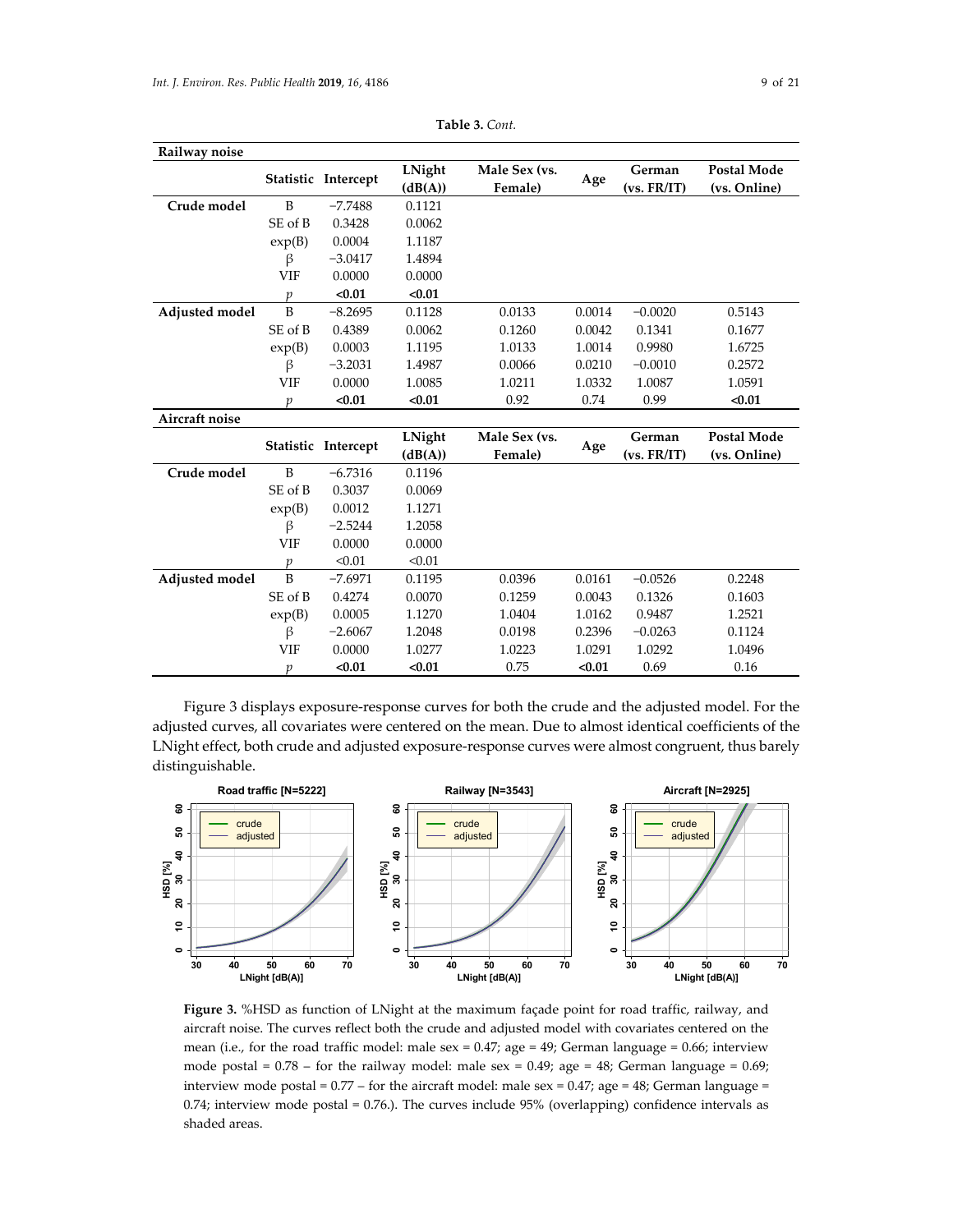In order that the exposure-response relationships emanating from our data can directly – rather than via using generic conversion terms—be applied to other time periods/noise metrics, the coefficients of the logistic equations for LNight as based on the time period of 22−06 h and 23−07 h, as well as for the Lden (using the partitioning 07−19 h (day), 19−23 h (evening), and 23−07 h (night)) are reported in Table 4. Coefficients are provided for both the crude (left columns) and adjusted model (right columns).

Table 4. Coefficients of logistic equations for P<sub>HSD</sub>, as derived for the crude and the adjusted model for each noise source, regressed on the maximum façade point values of (i) Lden, (ii) LNight22−06 h and (iii) LNight23−07 h. Covariates in the adjusted models are centered on the mean. To calculate %HSD [%] for a given exposure value x [dB] in the desired noise metric: Insert a, b, and x into the equation %HSD  $= 100/(1 + \exp(-(a + bx)))$ .

|                    |                             |           | Crude  | Adjusted  |        |  |
|--------------------|-----------------------------|-----------|--------|-----------|--------|--|
| Noise source       | Noise metric                |           | b      | a         | b      |  |
| Road traffic noise | Lden                        | $-7.2862$ | 0.0978 | $-8.1988$ | 0.0985 |  |
|                    | $LNight$ <sub>22-06</sub> h | $-7.1064$ | 0.0974 | $-7.1315$ | 0.0976 |  |
|                    | LNight23-07h                | $-7.2862$ | 0.0978 | $-7.3122$ | 0.0980 |  |
| Railway noise      | Lden                        | $-8.5808$ | 0.1127 | $-8.6403$ | 0.1135 |  |
|                    | $LNight$ <sub>22-06</sub> h | $-7.7105$ | 0.1117 | $-7.7606$ | 0.1124 |  |
|                    | LNight <sub>23-07h</sub>    | $-7.7488$ | 0.1121 | $-7.7996$ | 0.1128 |  |
| Aircraft noise     | Lden                        | $-8.2611$ | 0.1210 | $-8.3028$ | 0.1212 |  |
|                    | $LNight$ <sub>22-06</sub> h | $-6.7154$ | 0.1242 | $-6.7575$ | 0.1247 |  |
|                    | LNight23-07h                | $-6.7316$ | 0.1196 | $-6.7649$ | 0.1195 |  |

### *3.3. Effect Modification*

In the following, exposure-response curves that account for a range of potential effect modifiers are presented. To easily grasp the relevance of each effect modifier, we show all exposure-response graphs, even if the respective effect modifiers were not statistically significant. Coefficients of the full sample models (whose curves are presented in the following) are jointly tabulated in Table S1 in Supplementary File 1. Each subchapter starts with a short introduction about why each effect modifier is specifically looked at.

## 3.3.1. Eventfulness of Noise Exposure as expressed by the Intermittency Ratio (IR)

In the SiRENE study thus far, IR was demonstrated to act as a relevant effect that modifies the road traffic noise exposure-response relationship, in particular, for the following outcomes: Percent highly annoyed (%HA) (lower %HA with higher intermittency, [23]); cardiovascular disease mortality (reversed U-shaped relationship with higher disease risk for medium intermittency, [33]); arterial stiffness (increased in highly intermittent (IR > 80%) nighttime noise environments, [34]); and efficiency of recovery from noise-disturbed sleep (quicker recovery at low intermittency, [35]). Inspired by the latter finding, we hypothesized that rather "eventful" noise exposure situations with clearly distinguishable noise events in the night would more often trigger (acute) sleep disturbances than exposure to continuous noise. Figure 4 illustrates how the relationship between LNight and %HSD is affected by different levels of IRNight.

Results revealed that noteworthy effects of IR appear with road traffic noise at (particularly) higher LNight levels, and with aircraft noise up to about 50 dB(A), where in both cases, according to expectation, noise scenarios with higher IR were associated with higher %HSD. The effects of the IRNight category were significant for both these sources (cf. Table S1 in Supplementary File 1). Paired comparisons (contrasts) between factor levels of the IR category were significant in the case of aircraft noise low IR vs. medium IR (−1.0412 on the log odds ratio scale, *p* < 0.0001, Tukey-adjusted) and aircraft noise low IR vs. high IR (−1.0794 on the log odds ratio scale, *p* < 0.0001, Tukey-adjusted). For aircraft noise, situations with low IR thus seemed to be significantly less sleep disturbing at low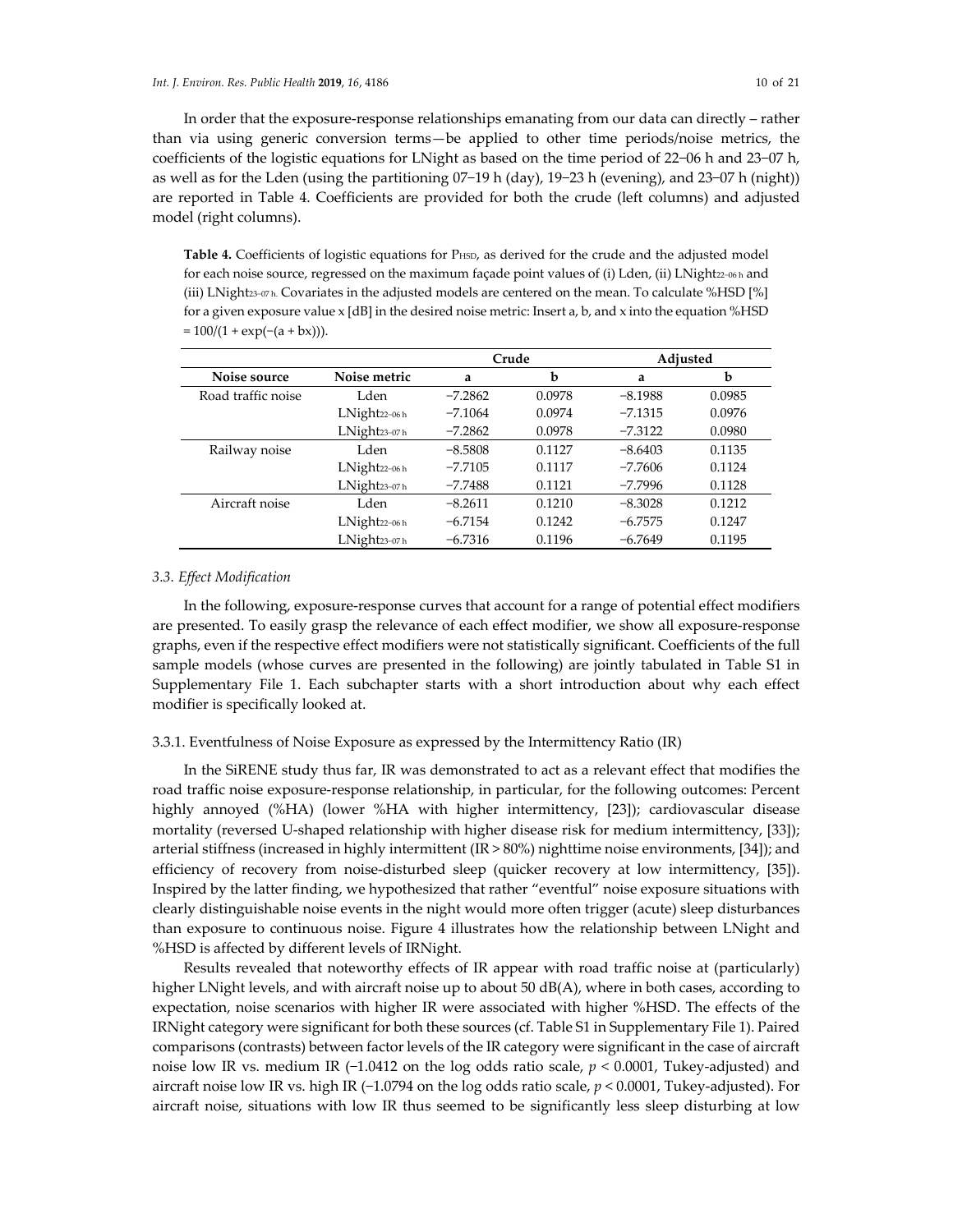**30 40 50 60 70**

**LNight [dB(A)]**

8

ຊ

 $\overline{a}$ 

 $\circ$ 

8

ន្ល

 $\ddot{a}$ 

**HSD [%]**



**30 40 50 60 70**

 $\circ$ 

**LNight [dB(A)]**

LNight levels. A slightly stronger effect of high IR as compared to low and medium IR could also be seen with railway noise up to about 60 dB, although this effect was not significant.

**Figure 4.** Exposure-response relationships for road traffic (left), railway (middle), and aircraft noise (right) in the full sample for three different IRNight categories, including 95% (overlapping) confidence intervals (shaded areas). Curves are based on the adjusted model in the full sample with covariates centered on the mean.

All in all, the clearest modifying effect of IR was seen for road traffic noise levels above about 60  $dB(A)$ —an effect which pointed to the expected direction, namely, that under such exposure conditions, situations with high IR, i.e., with dominating single events, cause higher sleep disturbance. In interpreting these results, it is relevant to be aware of the relatively small number of cases with high LNight (i.e.,  $> 60$  dB(A)) that were obtained by railway and aircraft noise on the one hand, and on the other, that IR was considerably correlated with LNight regarding railway and aircraft noise (cf. Figure 2).

## 3.3.2. Bedroom Window Position at Night

Lercher and colleagues could show that the risk for hypertension was increased in those who slept with open windows during the night, but decreased in those where the bedroom was not facing the main road [36]. Similarly, Babisch found higher cardiovascular risk estimates for people habitually sleeping with windows open [37]. Foraster et al. observed more consistent associations between indoor noise levels in the bedroom (after considering bedroom window position and bedroom orientation) with hypertension and high systolic blood pressure, than with outdoor exposure at the address façade [28].



**Figure 5.** Exposure-response relationships for road traffic (left), railway (middle), and aircraft noise (right), for different habitual bedroom window positions (closed, half-open/tilted, open), including 95% (overlapping) confidence intervals (shaded areas). Curves are based on the adjusted model in the full sample with covariates centered on the mean.

Figure 5 shows exposure-response relationships in the present study separately for those who sleep with closed, half-open/tilted, or fully open bedroom windows. As evidenced in Figure 5,

**30 40 50 60 70**

 $\bullet$ 

**LNight [dB(A)]**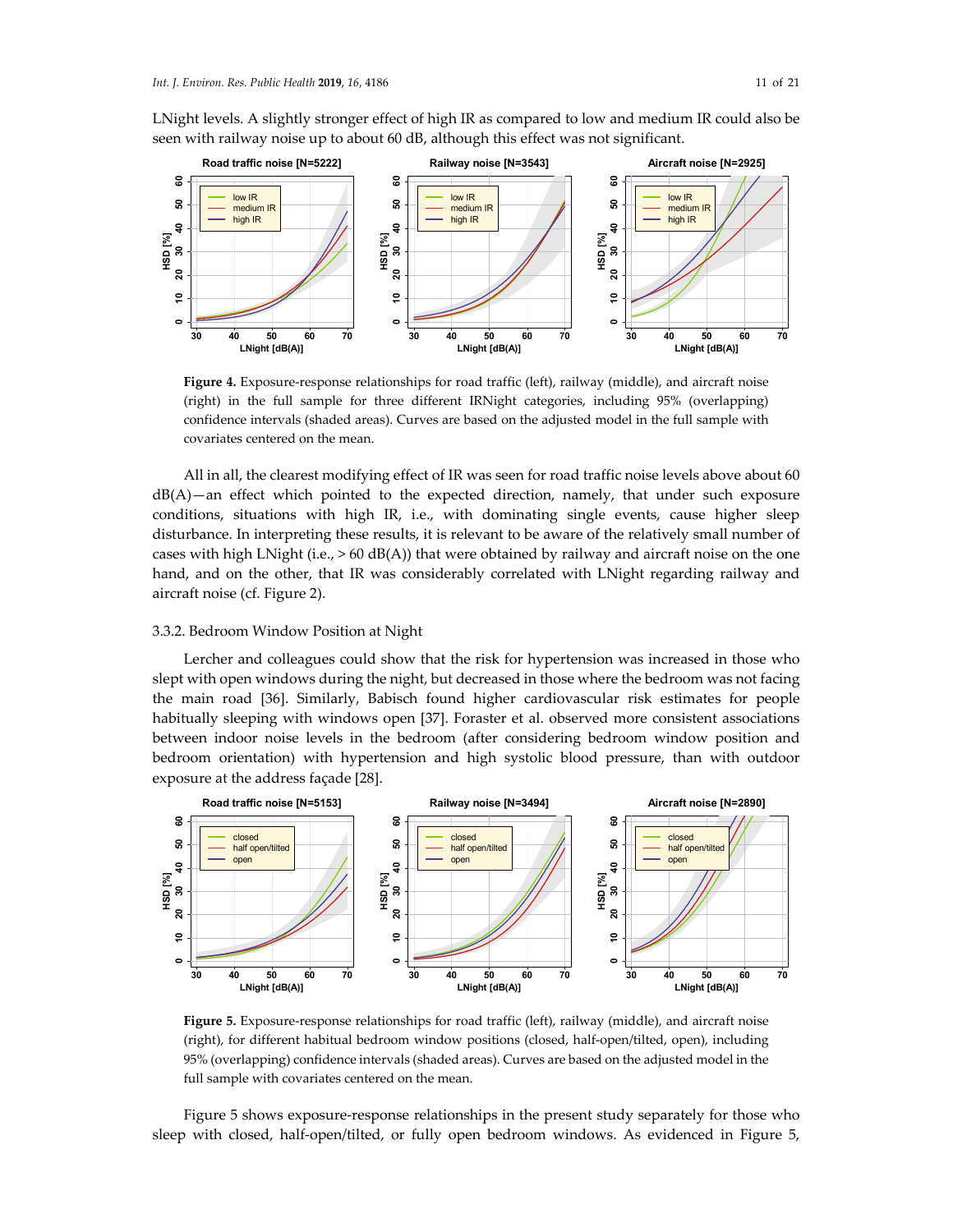window position did not seem to affect exposure-response relationships for %HSD in a systematic (significant) way (cf. Table S1 in Supplementary File 1). One would expect that people who close their windows would reduce their indoor noise levels and hence be *less* sleep disturbed – but the opposite could also be true, namely that those (or at least some) who close their windows due to noise are particularly disturbed, which would, as a matter of reverse causality, be reflected in *higher* selfreported sleep disturbance. It is well possible that the two effects balance each other out and thus curves come to lie close together.

#### 3.3.3. Bedroom Orientation towards Closest Street

Babisch et al. showed 20 years ago that road traffic noise exposure increases the risk of cardiovascular disease more in those whose bedroom is oriented towards the road [37]. Moreover, Foraster et al. [28] observed more consistent associations between road traffic noise and both hypertension and high blood pressure when estimating road traffic noise at the specific bedroom façade. We hypothesized that people having their bedroom away from the nearest road or street should potentially be less disturbed in their sleep. This hypothesis was investigated in three groups of respondents: those who indicated that their bedroom window was pointing towards/facing the street ( $N = 1585$ ), sideways to the street ( $N = 1638$ ), or away from the street resp. pointing to a back-/courtyard (N = 1976). Figure 6 (right panel) shows road traffic noise exposure-response relationships in these groups.



**Figure 6.** Left: Frequency distribution of the level difference indicator D\_quietside. Middle: Exposureresponse relationships for road traffic noise for four groups of D\_quietside; 95% confidence intervals as shaded areas shown for the <5 dB and >20 dB category only. Right: Exposure-response relationships for road traffic noise for different orientations of the bedroom window, including 95% confidence intervals as shaded areas. LNight always refers to the maximum façade point of the dwelling unit. Curves are based on the adjusted model in the full sample with covariates centered on the mean.

From Figure 6, we found that in the case of road traffic noise, the association between LNight (at the most exposed façade point) and %HSD depended on the orientation of the bedroom towards the nearest street (see also Table S1 in Supplementary File 1). Not surprisingly, the more a bedroom pointed away from the nearest street, the less sleep-disturbed respondents were.

#### 3.3.4. Noise Level Difference between Bedroom Façade and Maximum Façade Point

It has been shown earlier in the literature that having a comparatively "quiet" side in one's dwelling can reduce annoyance responses to, particularly, road traffic noise exposure [15,23,38]. We were interested if this holds for the outcome %HSD as well. For this, we considered the level difference indicator D\_quietside introduced in Section "Noise exposure assessment" and examined exposure-response relationships in four groups of D\_quietside: (1) less than 5 dB difference, (2) 5−10 dB difference, (3) 10−20 dB difference, (4) more than 20 dB difference. Figure 6 shows the frequency distribution histogram of D\_quietside (left panel) and the exposure-response relationships in the four different groups (middle panel). As Figure 6 (middle panel) demonstrates, those with a considerable level difference at their bedroom window to the loudest façade point of the dwelling unit were,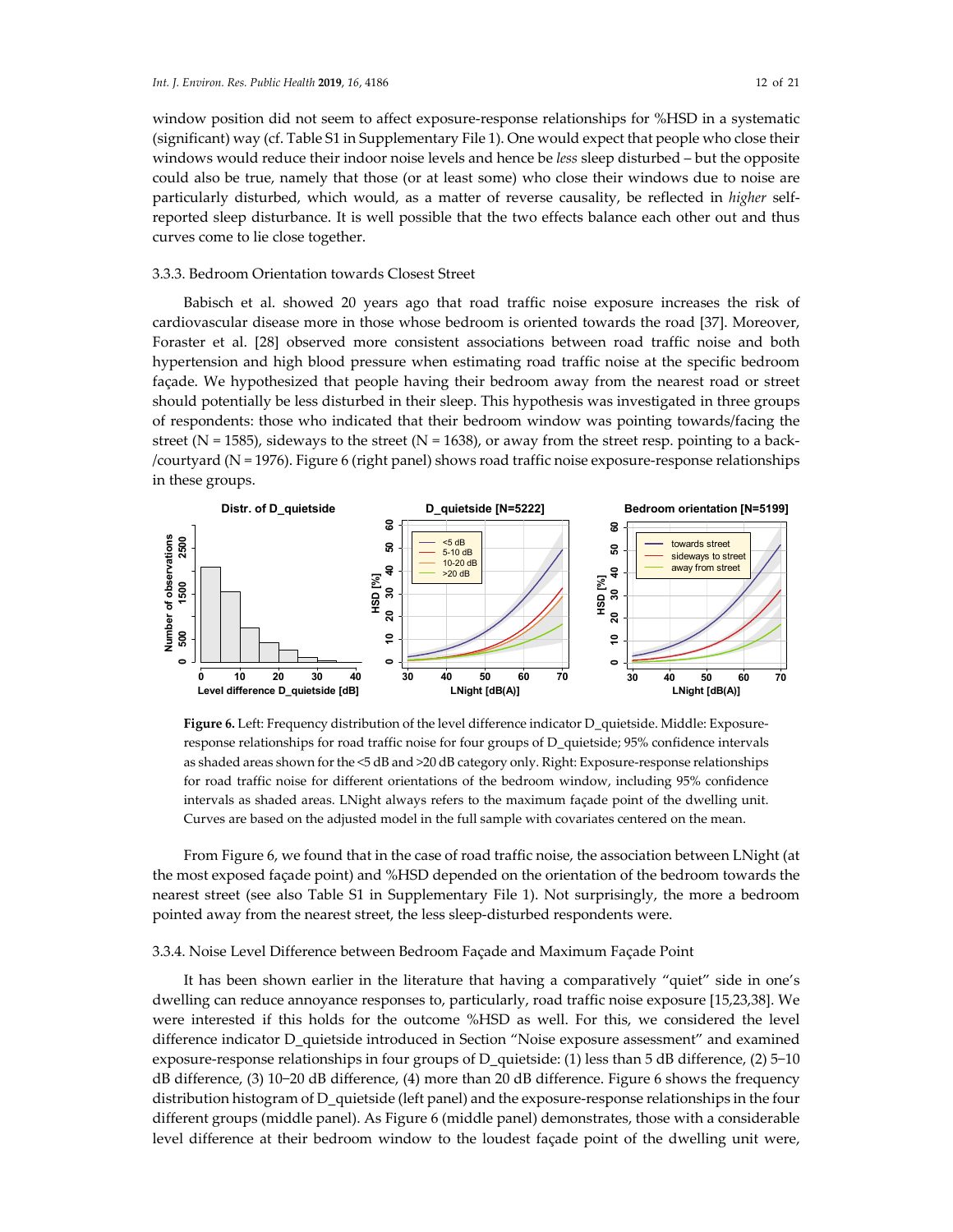expressed in decibels, around 10 to 15 dB "less sleep disturbed" than those with (almost) no level difference. All paired comparisons between the lowest difference category  $(5 d)$  and the other difference categories were highly significant (post hoc), despite the difference category variable itself was not significant in the model (cf. Table S1 in Supplementary File 1). However, having the bedroom at the quiet façade does not seem to fully compensate for high noise exposure at the loudest façade point. If this would be the case, we would see shifts in the curves of at least 15 dB between the smallest and the highest difference category (because they also differ by at least 15 dB). But, congruent with expectation, residents clearly seemed to benefit from quiet façades when it comes to their (selfassessed) sleep quality, also at relatively low levels. These results are also well in line with those of the previous section.

## 3.3.5. Degree of Urbanization

Both the overall soundscape at one's place of living and general lifestyle factors can be assumed to be different between cities, towns/suburbs, and rural areas, and thus the degree of urbanization of one's dwelling could have an effect on LNight-%HSD relationships. To identify the modifying effect of the degree of urbanization, we employed Eurostat's DEGURBA indicator [30] which classifies urbanization of the dwelling environment into three categories: cities, towns/suburbs, and rural areas. Exposure-response curves in these three categories are shown in Figure 7.



**Figure 7.** Exposure-response relationships for road traffic (left), railway (middle), and aircraft noise (right), for different degrees of urbanization in the municipality of the respondent's dwelling unit, including 95% (partly overlapping) confidence intervals (shaded areas). Curves are based on the adjusted model in the full sample with covariates centered on the mean.

Tabulated results (cf. Supplementary File 1, Table S1, Section 7) revealed that the effect of the degree of urbanization (DEGURBA) is non-significant for all noise sources. However, we found significant paired differences for %HSD due to aircraft noise between cities and towns/suburbs (−0.537 on the log odds ratio scale, *p* < 0.02, Tukey-adjusted), and cities and rural areas (−0.914 on the log odds ratio scale, *p* < 0.03). According to these observations, aircraft noise is experienced as most sleep-disturbing in rural areas, followed by towns/suburbs, and cities. Maybe masking of aircraft noise in more densely populated areas, with more other noise sources present, is responsible for these differences.

## 3.3.6. Bedtime and Sleep Duration

The (potentially) differential effect of both circadian preference and sleep period duration on noise-induced sleep disturbance is acknowledged, but relatively scarcely studied (e.g., in Müller et al. [39]). We tested the effect of circadian preference in three groups of respondents whose estimated sleep onset time was categorized, by tercile split. Results are presented in Figure 8.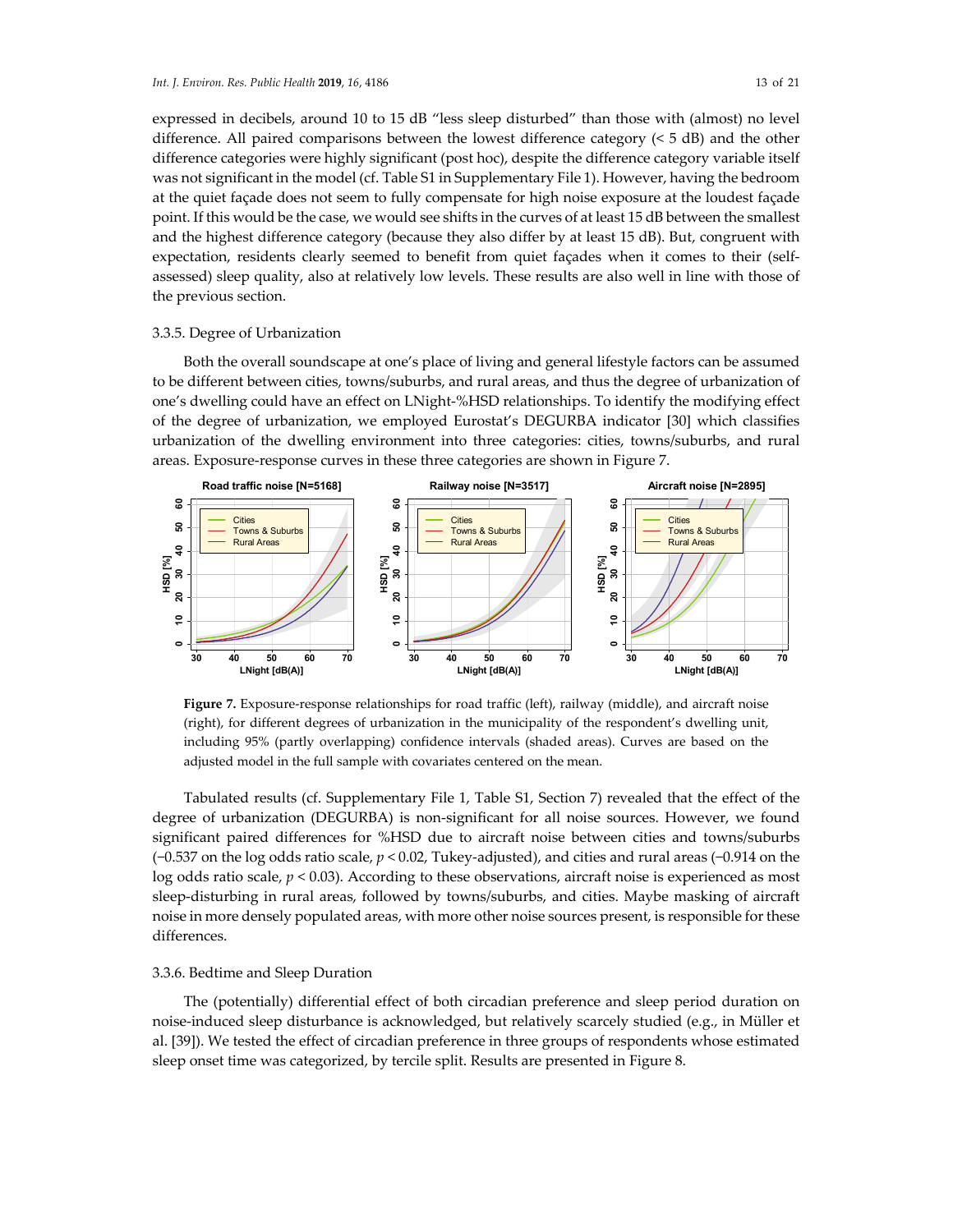

**Figure 8.** Exposure-response relationships for road traffic (left), railway (middle), and aircraft noise (right), for 'early', 'medium', and 'late' sleepers, including (overlapping) 95% confidence intervals (shaded areas). Curves are based on the adjusted model in the full sample with covariates centered on the mean.

Tabulated results (cf. Supplementary File 1, Table S1, Section 8) revealed that the effect of circadian preference is non-significant for all noise sources. By tendency, late sleepers were a bit less disturbed by road traffic and aircraft noise.

No significant effects (cf. Supplementary File 1, Table S1, Section 9) were found for sleep period duration as well (Figure 9), where, by tercile split, 'short' sleepers were considered those sleeping less than 7.2 h, 'medium' sleepers between 7.2 and 8 h, and 'long' sleepers more than 8 h.



**Figure 9.** Exposure-response relationships for road traffic (left), railway (middle), and aircraft noise (right), for 'short', 'medium', and 'long' sleepers, including (overlapping) 95% confidence intervals (shaded areas). Curves are based on the adjusted model in the full sample with covariates centered on the mean.

# 3.3.7. Sleep Medication Intake

Figure 10 shows the effect modification by sleep medication intake. The figure displays exposure-effect curves for those that used sleep medication at least once  $(N = 371)$  vs. non-users  $(N = 371)$ 4793) in the four weeks before questionnaire completion. While there was no effect in the railway and aircraft noise sample, we found a significant paired difference (−0.837 on the log odds ratio scale, *p* < 0.0001, Tukey-adjusted) between users vs. non-users in the road traffic noise sample, with users having a higher probability to be highly sleep disturbed, corresponding to an Leq-equivalent effect of about 8 dB. The upward shift of the curve of users may indicates that for those who already suffer from road traffic noise-related sleep disturbance, the noise could exacerbate any pre-existing sleep disturbance.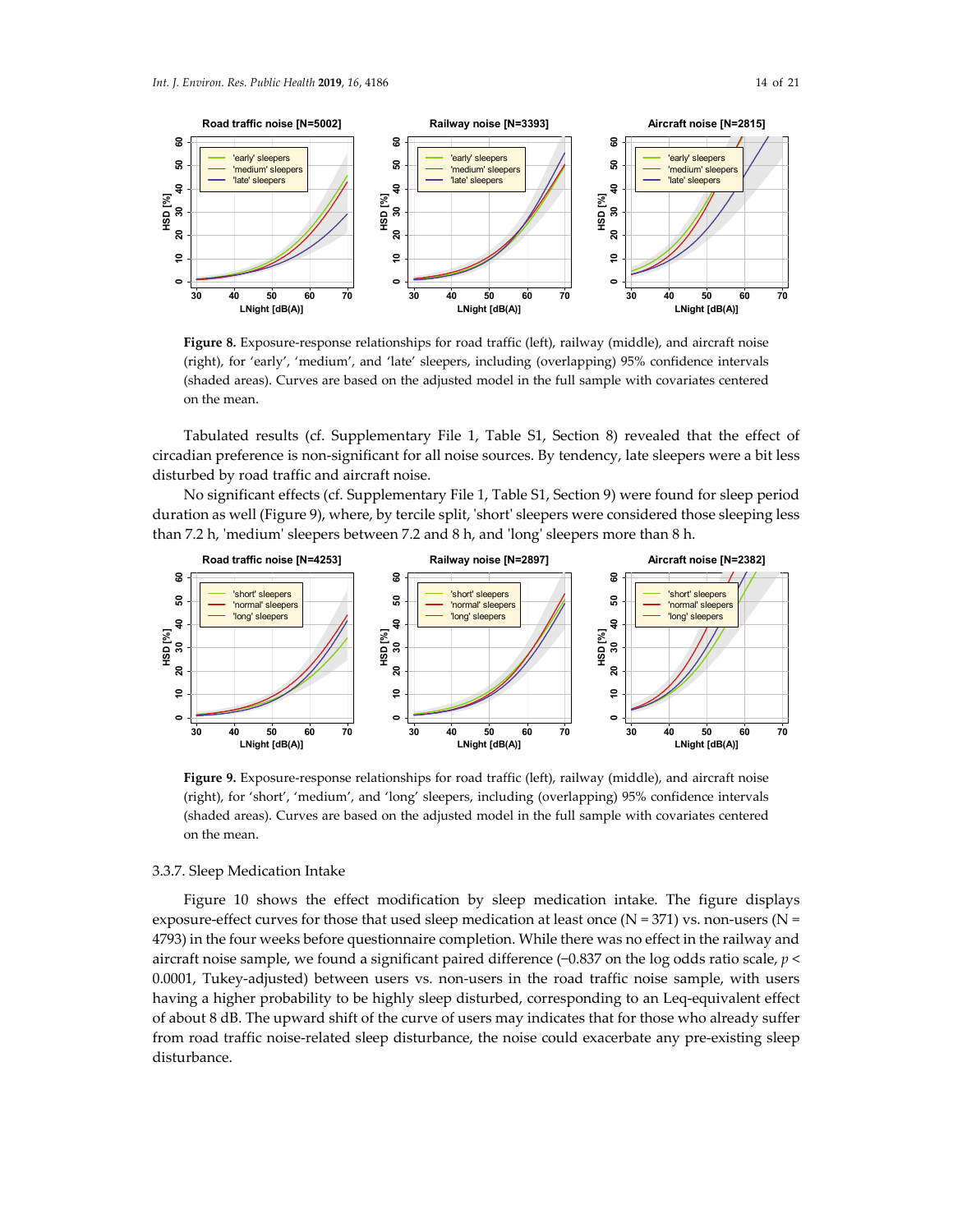



Figure 10. Exposure-response relationships obtained by respondents having declared that they used prescription sleep medication ("yes") in the four weeks prior to the survey, and by respondents not having taken sleep medication ("no"). Curves are based on the adjusted model in the full sample with covariates centered on the mean and show (partly overlapping) 95% confidence intervals as shaded areas.

3.3.8. Survey Season (Time of the Year) and average Night Air Temperature

The effect of season (in which a noise survey is carried out) on annoyance responses has been the object of previous studies who all found that annoyance due to noise tends to be higher in the summertime [23,40,41], even if respondents were asked, according to ICBEN's recommendation [24], to report their average annoyance considering the whole past year. Brink et al. explicitly modeled the effect of day air temperature in the same sample as the present one, and found significant positive associations between temperature and the probability to be highly annoyed by road and railway noise  $[23]$ . In the present study, we looked at the effect of both of these factors on P $HSD$  as outcome by stratifying the analyses per survey wave/season (Figure 11), and temperature category (Figure 12), the latter having been obtained by tercile split of the average night temperature in the three months before the survey was carried out.

Despite earlier observations of effect modification by both season and temperature in noise annoyance studies, we could not find similar effects for the outcome PHSD, evidenced by nonsignificant model results (cf. Supplementary File 1, Table S1). This non-difference may be explained by the fact that the average (indoor) noise exposure during time in bed (at night) is not affected by season beyond what is perhaps explainable by seasonally different window positions.



**Figure 11.** Exposure-response relationships obtained by the responses in the four seasonal waves. "Median date" in the legend refers to the median date of fill-out within the given survey wave. Curves are based on the adjusted model in the full sample with covariates centered on the mean and show (overlapping) 95% confidence intervals as shaded areas.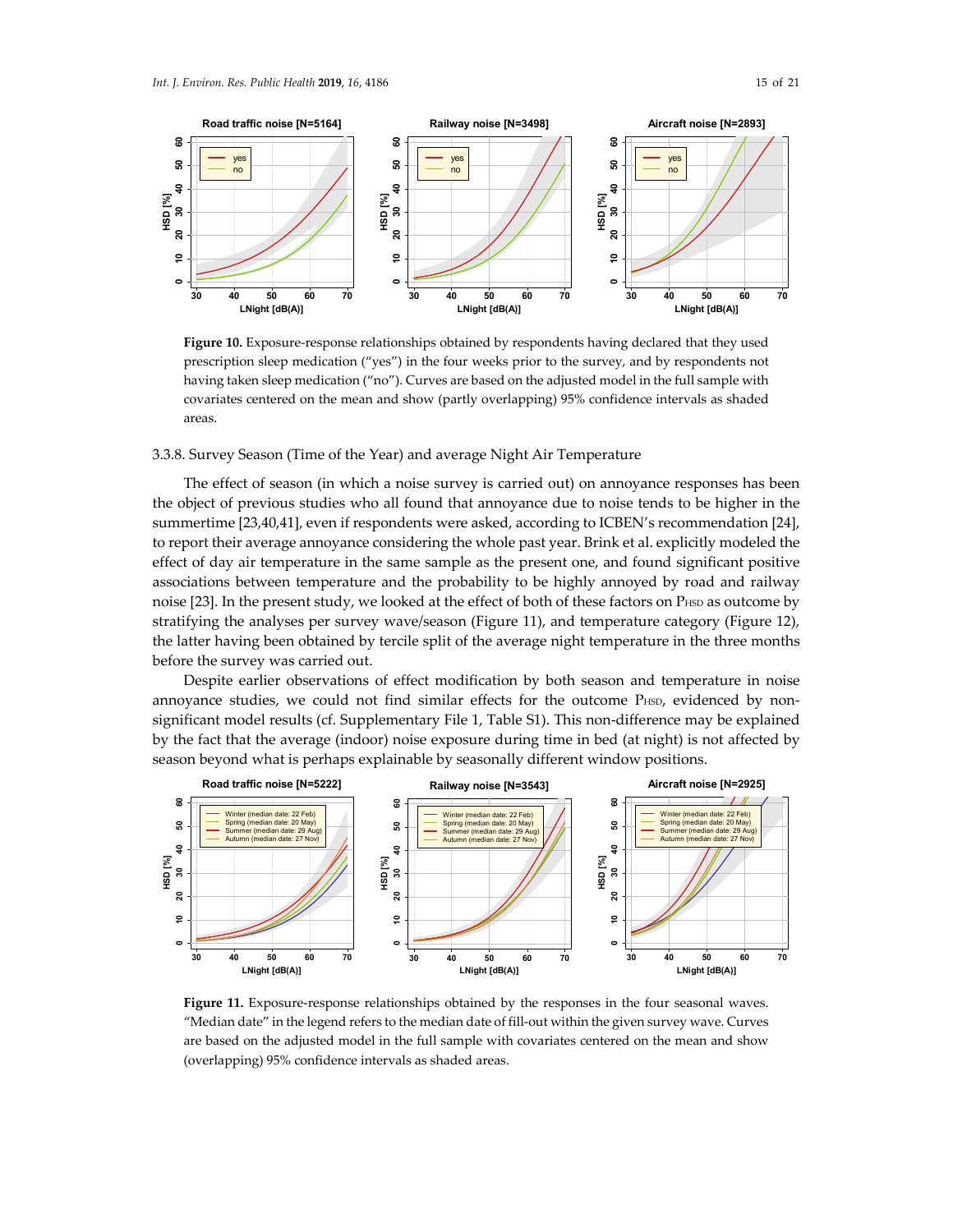

**Figure 12.** Exposure-response curves for three different night temperature categories including (overlapping) 95% confidence intervals (shaded areas). Curves are based on the adjusted model in the full sample with covariates centered on the mean.

#### *3.4. Predictive Power and Goodness-of-Fit of Different Exposure Indicators*

Results pertaining to the exercise on predictive power (explained variance) and goodness-of-fit of different exposure metrics with respect to façade point assignment and time windows (see Section "Statistical analysis") are tabulated in Supplementary File 1 in Table S2. Each table section (corresponding to road traffic, railway, and aircraft noise respectively) is sorted by AIC in ascending order to facilitate quick identification of the best fitting exposure indicators.

We observed for road traffic and railway noise that exposure determined at the most exposed façade point yielded higher explained variance (expressed as pseudo  $R<sup>2</sup>$  measures) than assessments at the minimum façade points. At a quick glance, this seems somewhat surprising, since one would assume that bedrooms are rather located on the noise-remote side of buildings and hence the minimum façade point exposure would be a better predictor. At least two tentative explanations are possible for this counterintuitive finding, which are discussed in the next section below. Further, Table S2 in Supplementary File 1 reveals that the *estimated bedroom outdoor LNight* (only data on road traffic noise were available for this receiver point) performed best to predict %HSD by road traffic noise among all the metrics investigated. This is interesting insofar as one would also expect exposure assessment errors to be on average larger for this measure, which should, for that reason, rather decrease explained variance. Supplementary File 1 contains Figure S1 that shows the three different exposure-response curves for the LNight at the maximum façade point, for the estimated bedroom outdoor LNight, and for the estimated bedroom indoor LNight.

In the case of aircraft noise, the calculated exposure in our study is basically the same at all façade points of a dwelling unit, hence the time period within which the noise exposure was considered becomes the all-determining property. For this source, we found that regressing HSD on LNight (23–07 h) provided the model with the highest explained variance (as evidenced in the pseudo  $\mathbb{R}^2$ measures, cf. Table S2 in Supplementary File 1).

We found that exposure-response models of railway noise yield higher explained variance than road traffic noise models, an observation which echoes findings from an earlier study which revealed that railway noise annoyance was more strongly related to railway noise exposure than road traffic noise annoyance is to road traffic noise exposure [42]. The reasons for this difference are not fully understood. One potential explanation is less exposure misclassification on the side of railway noise. Vienneau et al. [31] argue that the geometry of railways and propagation from this source are relatively simple, as compared to the road network, and thus exposure calculations would become more accurate. Further, the traffic data that fed the exposure calculation model for the railway noise analyses in the present study were more accurate than the data for road traffic noise [26].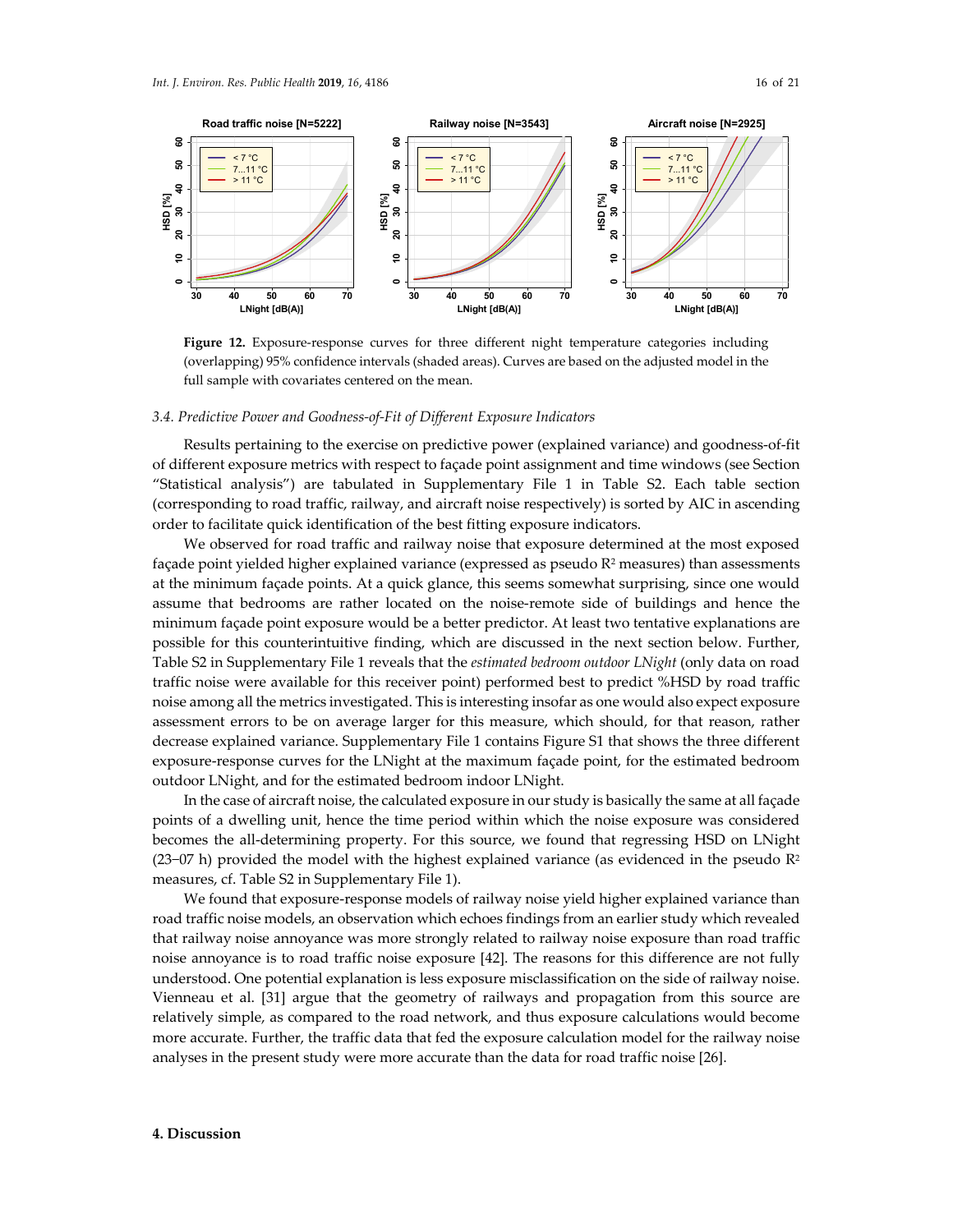# *4.1. Brief Summary*

In the present study we established LNight-%HSD relationships that can be used for assessing, nationwide (regarding Switzerland), the public health impacts of road, railway, and aircraft nighttime noise. The fact that adjustment for diverse confounders virtually did not change the exposure-response relationships compared to a crude model with LNight only, is a sign of the robustness of noise exposure as the decisive factor that produces (noise-induced) self-reported sleep disturbance. Given a specific LNight level, the most sleep disturbing noise source was found to be aircraft noise, followed by railway and road traffic noise, which is the same ranking as reported by Basner & McGuire in their meta-analysis carried out for the WHO Environmental Noise Guidelines [13]. We identified noise intermittency, parametrized in the IR indicator [21], to be a relevant factor for the self-assessment of being highly sleep disturbed by road traffic at high and aircraft noise at rather low LNight levels (but not for railway noise). We further found that a bedroom located at the back or the side of buildings, thus increasing noise level difference between loudest and faintest façade point, was associated with less sleep disturbance from road traffic noise, which is in line with previous findings [15,38]. We assume (but could not test the assumption as orientation towards the closest railway tracks was not obtained from respondents) that this would also be the case with railway noise. The LNight-%HSD associations were not significantly affected by bed time and sleep duration, bedroom window position at night, survey season of the year, or outdoor air temperature.

We generally found that noise exposure explained sleep disturbance reactions better if pertaining to the maximum exposed façade point (or, in case of road traffic noise, to the façade point closest to the bedroom), as compared to the minimum exposed (which could only be tested for road traffic and railway noise) – despite that we assumed that most people will, if they can, sleep in a room with a quiet façade. The most straightforward explanation for that is not that the maximum façade point is more "important" in determining %HSD, but that exposure assessment uncertainties are smallest at the maximum façade point. Reducing exposure assessment error in almost all cases strengthens a modeled exposure-response relationship. In urban areas for example, acoustical masking of other community noise sources (i.e., non-traffic) are likely more pronounced at the façades with the minimum noise level, and sound propagation calculations to shielded façades are more challenging. A second explanation could be that exposure at the most exposed façade may generally play a decisive role in the perceived overall noisiness of one's home, which would lead to both annoyance and self-reported sleep disturbance responses to correlate strongest with the exposure at the maximum façade point.

Despite the fact that for road traffic noise we found the estimated bedroom outdoor level to be a better predictor for %HSD than LNight at the maximum façade point, we considered LNight at the maximum façade point as the relevant exposure measure for all exposure-effect analyses in Sections "3.2 Exposure-response relationships" and "3.3 Effect modification". Two reasons were responsible for this: First, most noise abatement regulations pertain to the maximum façade point, hence most practical applications of exposure-response curves (e.g., in the scope of defining exposure limits or carrying out environmental noise impact assessments) require exposure values at that façade point, and secondly, concentrating on just one indicator measured at the same façade point for all three sources facilitates comparisons of noise effects between these sources.

### *4.2. Strengths and Limitations*

Key advantages of the present study encompass the nation-wide sampling strategy, the use of official register data to draw the survey sample and to eliminate undercoverage, the temporal expansion of the survey in four waves at different times of the year, a fine-grained noise exposure assessment down to the level of 1-h Leq's at several façade points per dwelling unit, and the assessment of non-response bias, all documented in detail in [23]. A novel aspect of this study is the examination of the roles of effect modification by intermittency ratio (IR), and by other seldom studied effect modifiers.

A potential limitation of the survey was its response rate (31%), which was lower than achieved in previous noise surveys in Switzerland, e.g., [43].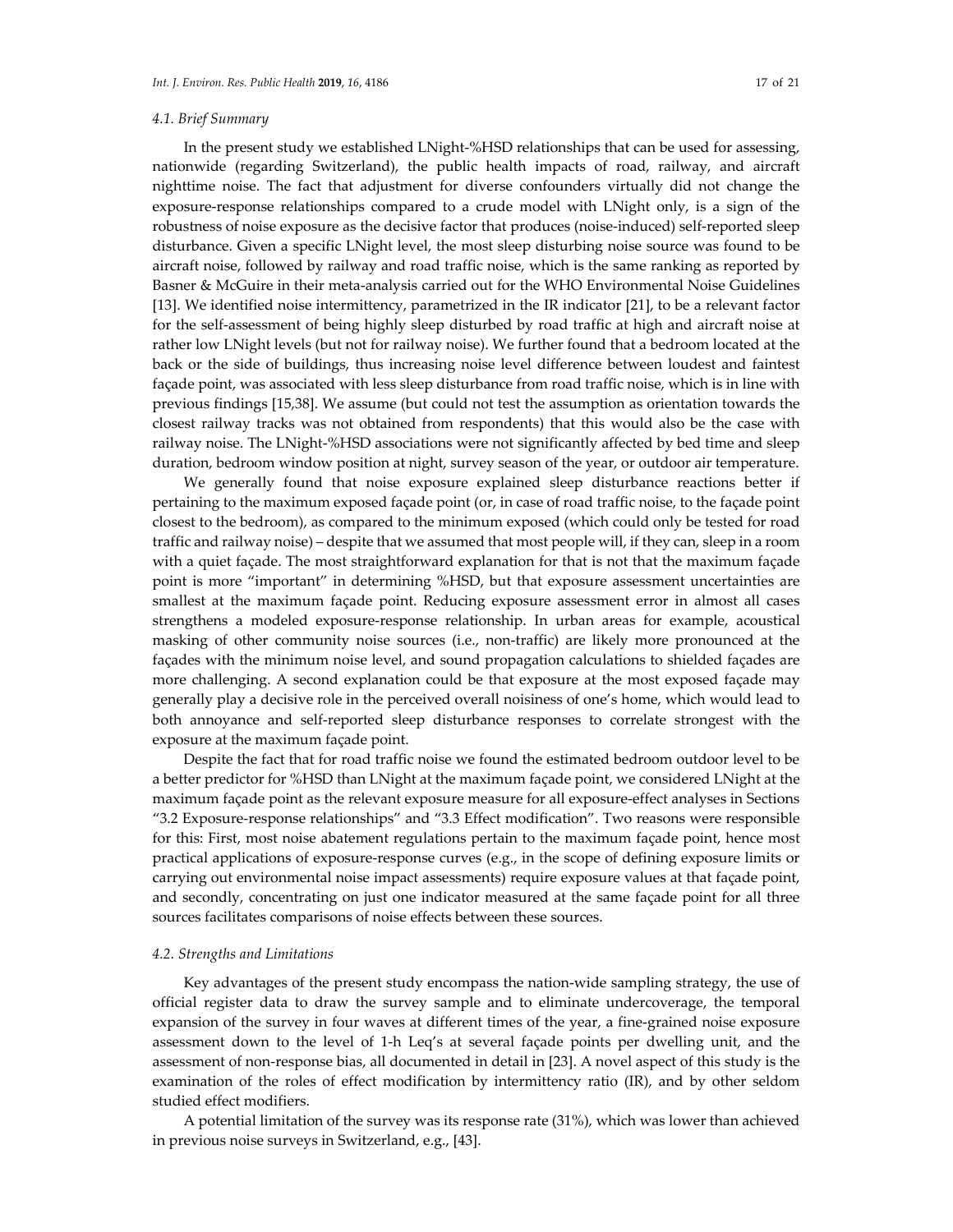No corrections for multiple statistical testing have been applied. We therefore acknowledge that some of our reported findings that were declared significant, may happened due to chance.

For the entire SiRENE project as a whole, noise exposure for all Swiss buildings and dwelling units was calculated for the reference year 2011. Hence there was a gap between the reference year of noise exposure calculations and the years the survey waves were carried out (2014 and 2015). However, for road traffic and railway noise exposure, slight alterations in local traffic from one year to the next on an established road/rail network have practically no effect on average yearly exposure. However, we acknowledge that changing flight routings, in the present case between 2011 and 2014, could have lead to not fully up-to-date aircraft noise exposure assignments.

A clear drawback of assessing noise-induced sleep disturbance by self-report is the fact that any measure of self-reported sleep disturbance *due to noise* is hardly comparable to similar measures of disturbed sleep when interviewees are asked about their sleep quality in a more general (health survey) framework, i.e., not mentioning noise as the stressor of interest. This has been convincingly demonstrated several decades ago [44], but also recently by Basner & McGuire [13] who in a metaanalysis of noise surveys found that if noise was not mentioned explicitly as the cause of sleep disturbance, the exposure-response relationships become non-significant. These observations could foster the conclusion that survey answers that explicitly refer to noise as the potential cause of sleep disturbance largely exaggerate the true relationship between noise exposure and disturbed sleep. Instead, maybe rather something like attitude to the nighttime noise or to the noise source could be the responsible driver for the increase of self-reported sleep disturbance with LNight. Clearly, objective measures (e.g., EEG awakenings) do not have that problem and henceforth lend themselves way better for comparisons of noise-induced versus other causes of sleep disturbance. However, it is very difficult to obtain larger representative population samples that would undergo the more extensive procedures that are attached to more sophisticated and objective measures of sleep, such as e.g., ambulant polysomnography. But even if these and related methods, e.g., the combination of a single channel ECG with actimetry [45], become more affordable and practical, there is neither expert consensus on a standard method for the assessment of environmental noise effects on sleep, nor is it clear which descriptor(s) of "disturbed sleep" would be the most important one(s) from a public health perspective. Thus, it currently seems that the assessment of the percentage of highly sleep disturbed (%HSD) from self-reports of noise disturbance is the outcome of choice for informing nighttime noise protection policy, evidenced also by its adoption in recent noise-related WHO publications [1,2].

## **5. Conclusions**

This study describes noise exposure-response relationships for the outcome "high sleep disturbance" (%HSD) and provides evidence for the effect of noise of different transportation noise sources on self-reported sleep disturbance. The results primarily serve the assessment of road, railway, and aircraft noise impacts on sleep and the setting of source-specific nighttime noise exposure limits. Aircraft noise was found to be a particularly sleep disturbing noise source, followed by railway, and then road traffic noise, reproducing the same order with noise annoyance reactions as found in [23]. We found very clear indications that the bedroom orientation towards the nearest street is a potent effect modifier and thus that sleepers benefit from having their bedrooms at façades shielded from road traffic noise. Builders and architects should therefore consider noise levels at different façade points and assure that apartments always have the option for sleeping in a more quiet room. Given the only small differences in model fit and pseudo  $R<sup>2</sup>$  statistics within the group of Leq-based exposure metrics at the maximum façade point, and in view of the fact that they usually highly correlate, we conclude that as long as noise indicator assessments account for the maximum façade point, they more or less equally well represent the exposure most crucial for inducing sleep disturbance.

**Supplementary Materials:** The following are available online at www.mdpi.com/xxx/s1: Supplementary File 1 includes Supplementary Tables S1 and S2, and Supplementary Figure S1, Table S1: Coefficients of binary logistic regression models, Table S2: Explained variance (pseudo R2) and goodness-of-fit statistics, Figure S1: %HSD as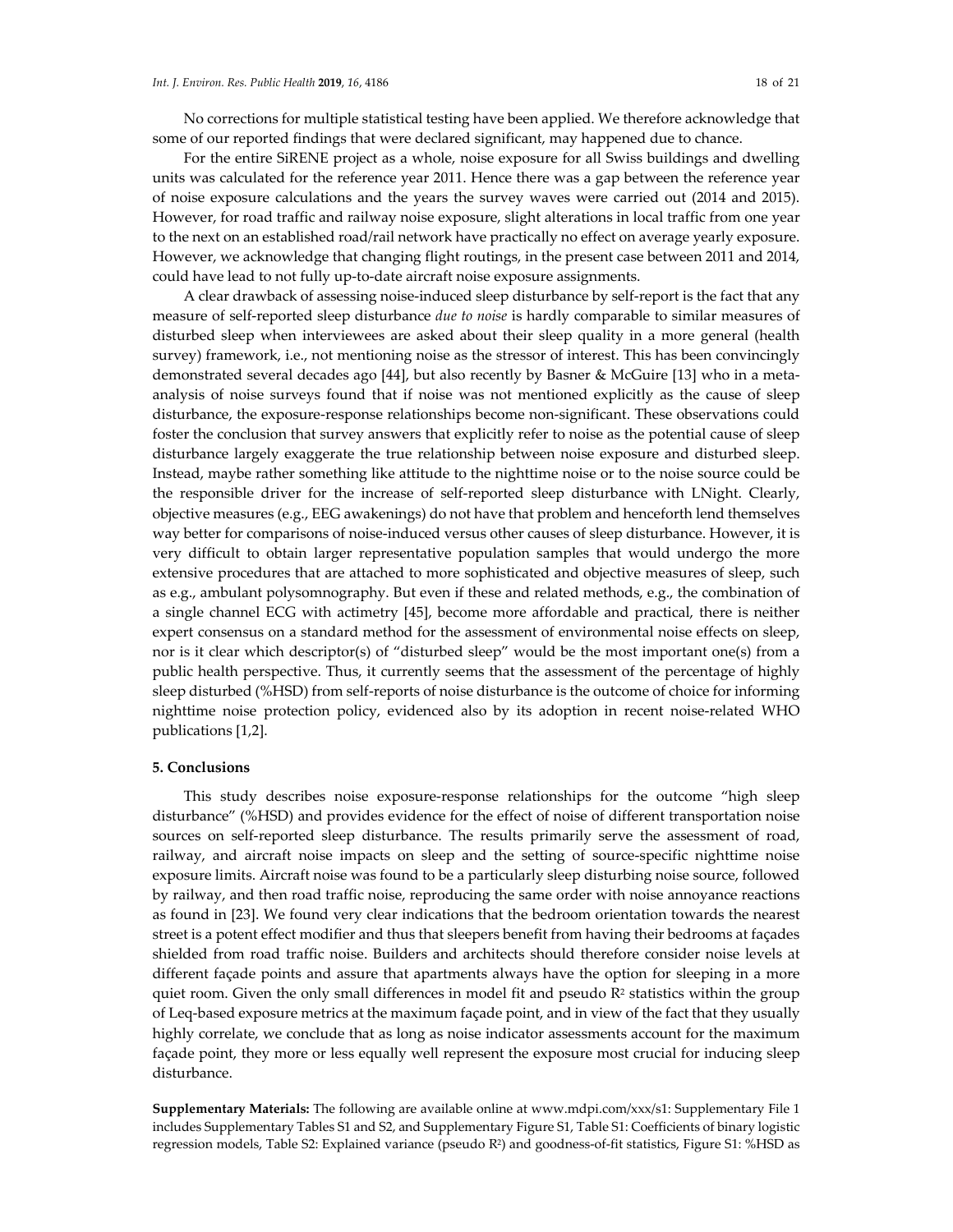function of road traffic noise (LNight) in the bedroom, outdoor at the bedroom window, and at the maximum façade point; Supplementary File 2 contains survey questionnaires in German, French, Italian, and English.

**Author Contributions:** Study design, data collection and data analysis—M.B.; Noise exposure assessment—R.P. and J.-M.W.; Writing, original draft—M.B.; Writing, review & editing—B.S., D.V., R.P., M.F., I.C.E., F.R., L.T., C.C., N.P.-H., M.R. and J.-M.W.

**Funding:** This study was undertaken in the framework of the SiRENE (Short and Long Term Effects of Transportation Noise Exposure) project, which is funded by the Swiss National Science Foundation (SNF Grant Number CRSII3\_147635) with additional support from the Federal Office for the Environment (FOEN).

**Acknowledgments:** We are most grateful to all of the survey respondents for taking time out of their busy lives to provide answers to our questions. We also thank Micha Köpfli and Manuel Habermacher for their support in all matters noise exposure assessment, and Reka Farkas and Silvie del Degan for their assistance in conducting the survey and collecting data. Maria Foraster has received support of the Beatriu de Pinós postdoctoral programme of the Government of Catalonia's Secretariat for Universities and Research of the Ministry of Economy and Knowledge.

**Conflicts of Interest:** The authors declare no conflicts of interest.

# **References**

- 1. World Health Organization (WHO). *Environmental Noise Guidelines for the European Region*; WHO Regional Office for Europe: Bonn, Germany, 2018.
- 2. World Health Organization (WHO). Burden of Disease from Environmental Noise. Quantification of Healthy Life Years Lost in Europe. Available online: http://www.euro.who.int/en/what-we-publish/ abstracts/burden-of-disease-from-environmental-noise.-quantification-of-healthy-life-years-lost-in-europe (accessed on 22 September 2019)
- 3. van Kempen, E.; Casas, M.; Pershagen, G.; Foraster, M. WHO Environmental Noise Guidelines for the European Region: A Systematic Review on Environmental Noise and Cardiovascular and Metabolic Effects: A Summary. *Int. J. Environ. Res. Public Health* **2018**, *15*, 379.
- 4. Recio, A.; Linares, C.; Banegas, J.R.; Diaz, J. Road traffic noise effects on cardiovascular, respiratory, and metabolic health: An integrative model of biological mechanisms. *Environ. Res.* **2016**, *146*, 359–370.
- 5. Schmidt, F.P.; Basner, M.; Kroger, G.; Weck, S.; Schnorbus, B.; Muttray, A.; Sariyar, M.; Binder, H.; Gori, T.; Warnholtz, A.; et al. Effect of nighttime aircraft noise exposure on endothelial function and stress hormone release in healthy adults. *Eur. Heart J.* **2013**, *34*, 3508-14a.
- 6. Brink, M. A review of potential mechanisms in the genesis of long-term health effects due to noise-induced sleep disturbances. In Proceedings of the Internoise 2012, New York, NY, USA, 19–22 August 2012.
- 7. Basner, M.; Muller, U.; Elmenhorst, E.M. Single and combined effects of air, road, and rail traffic noise on sleep and recuperation. *Sleep* **2011**, *34*, 11–23.
- 8. Saremi, M.; Greneche, J.; Bonnefond, A.; Rohmer, O.; Eschenlauer, A.; Tassi, P. Effects of nocturnal railway noise on sleep fragmentation in young and middle-aged subjects as a function of type of train and sound level. *Int. J. Psychophysiol.* **2008**, *70*, 184–191.
- 9. Rudzik, F.; Thiesse, L.; Pieren, R.; Wunderli, J.M.; Brink, M.; Foraster, M.; Héritier, H.; Eze, I.C.; Garbazza, C.; Vienneau, D.; et al. Sleep spindle characteristics and arousability from nighttime transportation noise exposure in healthy young and older individuals. *Sleep* **2018**, *41*, zsy077.
- 10. Brink, M.; Lercher, P.; Eisenmann, A.; Schierz, C. Influence of slope of rise and event order of aircraft noise events on high resolution actimetry parameters. *Somnologie* **2008**, *12*, 118–128.
- 11. Lercher, P.; Brink, M.; Rüdisser, J.; Van Renterghem, T.; Botteldooren, D.; Baulac, M.; Defrance, J. The effects of railway noise on sleep medication intake: Results from the ALPNAP-study. *Noise Health* **2010**, *12*, 110– 119.
- 12. Basner, M.; Samel, A. Effects of nocturnal aircraft noise on sleep structure. *Somnologie* **2005**, *9*, 84–95.
- 13. Basner, M.; McGuire, S. WHO Environmental Noise Guidelines for the European Region: A Systematic Review on Environmental Noise and Effects on Sleep. *Int. J. Environ. Res. Public Health* **2018**, *15*, 519.
- 14. Brown, A.L.; Lam, K.C.; van Kamp, I. Quantification of the exposure and effects of road traffic noise in a dense Asian city: A comparison with western cities. *Environ. Health Glob. Access Sci. Source* **2015**, *14*, 22.
- 15. Bodin, T.; Bjork, J.; Ardo, J.; Albin, M. Annoyance, sleep and concentration problems due to combined traffic noise and the benefit of quiet side. *Int. J. Environ. Res. Public Health* **2015**, *12*, 1612–1628.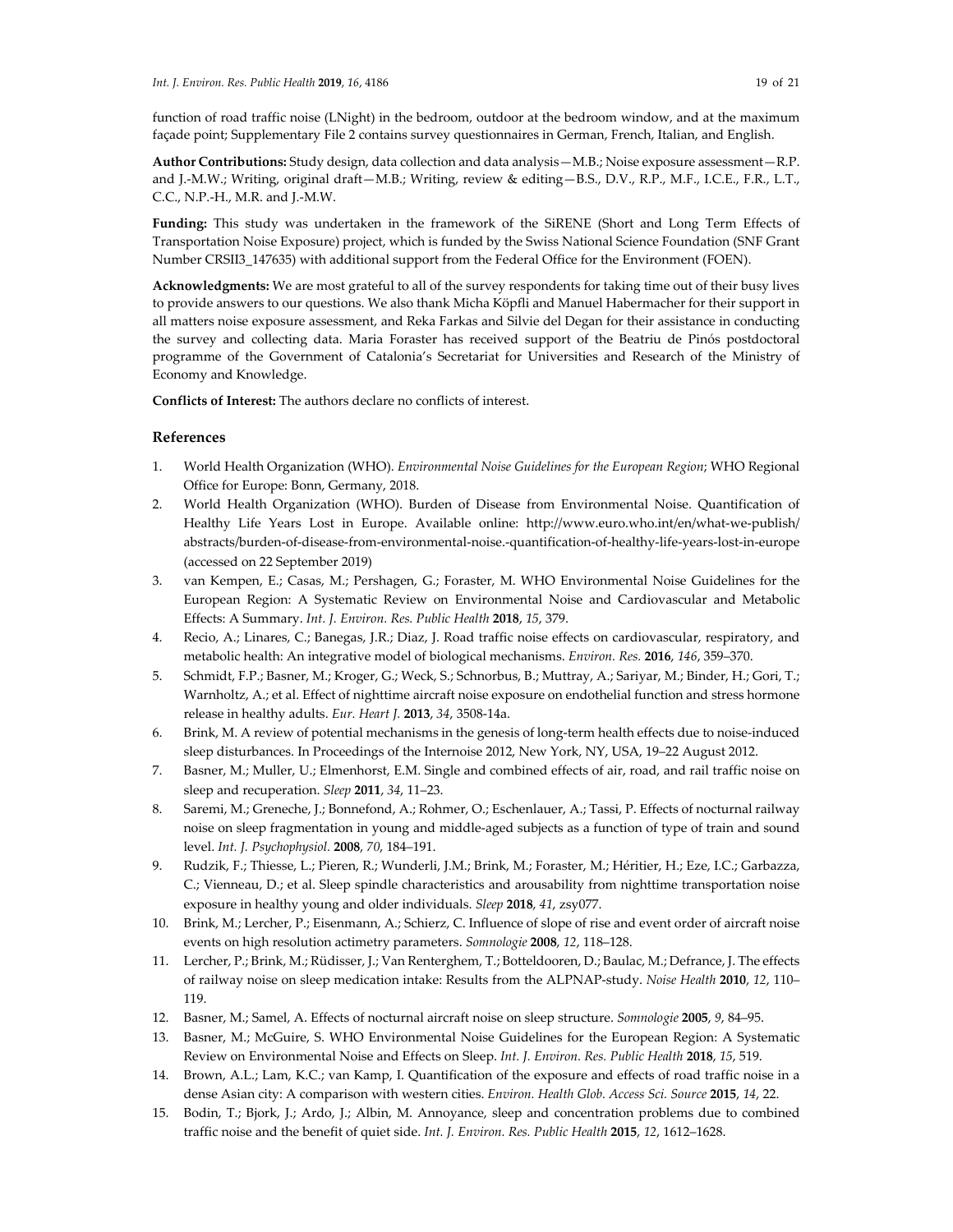- 16. Schreckenberg, D.; Faulbaum, F.; Guski, R.; Ninke, L.; Peschel, C.; Spilski, J.; Wothge, J. *NORAH— Verkehrslärmwirkungen im Flughafenumfeld (Band 3: Wirkungen von Verkehrslärm auf die Belästigung und Lebensqualität)*; Gemeinnützige Umwelthaus GmbH: Kelsterbeach, Germany, 2015.
- 17. Janssen, S.A.; Centen, M.R.; Vos, H.; van Kamp, I. The effect of the number of aircraft noise events on sleep quality. *Appl. Acoust.* **2014**, *84*, 9–16.
- 18. Rudzik, F.; Thiesse, L.; Pieren, R.; Wunderli, J.M.; Brink, M.; Probst-Hensch, N.; Roosli, M.; Cajochen, C. Effects of Continuous and Intermittent Transportation Noise on Sleep Fragmentation. In Proceedings of the INTERNOISE 2016, Hamburg, Germany, 21–24 August 2016.
- 19. Griefahn, B.; Marks, A.; Robens, S. Noise emitted from road, rail and air traffic and their effects on sleep. *J. Sound Vibration* **2006**, *295*, 129–140.
- 20. Basner, M.; Samel, A.; Isermann, U. Aircraft noise effects on sleep: Application of the results of a large polysomnographic field study. *J. Acoust. Soc. Am.* **2006**, *119*, 2772–2784.
- 21. Wunderli, J.M.; Pieren, R.; Habermacher, M.; Vienneau, D.; Cajochen, C.; Probst-Hensch, N.; Roosli, M.; Brink, M. Intermittency ratio: A metric reflecting short-term temporal variations of transportation noise exposure. *J. Expo. Sci. Environ. Epidemiol.* **2015**, *26*, 575–585.
- 22. Röösli, M.; Vienneau, D.; Foraster, M.; Eze, I.; Héritier, H.; Schaffner, E.; Thiesse, L.; Rudzik, F.; Pieren, R.; Habermacher, M.; et al. Short and Long Term Effects of Transportation Noise Exposure (SiRENE): An interdisciplinary approach [Mini-Symposium]. In Proceedings of the *12th ICBEN Congress on Noise as a Public Health Problem*, Zurich, Switzerland, 18–22 June 2017.
- 23. Brink, M.; Schäffer, B.; Vienneau, D.; Foraster, M.; Pieren, R.; Eze, I.C.; Cajochen, C.; Probst-Hensch, N.; Röösli, M.; Wunderli, J.-M. A survey on exposure-response relationships for road, rail, and aircraft noise annoyance: Differences between continuous and intermittent noise. *Environ. Int.* **2019**, *125*, 277–290.
- 24. Fields, J.M.; De Jong, R.G.; Gjestland, T.; Flindell, I.H.; Job, R.F.S.; Kurra, S.; Lercher, P.; Vallet, M.; Yano, T.; Guski, R.; et al. Standardized general-purpose noise reaction questions for community noise surveys: Research and a recommendation. *J. Sound Vibration* **2001**, *242*, 641–679.
- 25. Caddick, Z.A.; Gregory, K.; Arsintescu, L.; Flynn-Evans, E.E. A review of the environmental parameters necessary for an optimal sleep environment. *Build. Environment* **2018**, *132*, 11–20.
- 26. Karipidis, I.; Vienneau, D.; Habermacher, M.; Köpfli, M.; Brink, M.; Probst-Hensch, N.; Röösli, M.; Wunderli, J.-M. Reconstruction of historical noise exposure data for environmental epidemiology in Switzerland within the SiRENE project. *Noise Mapp.* **2014**, *1*. doi:10.2478/noise-2014-0002.
- 27. Schlatter, F.; Piquerez, A.; Habermacher, M.; Ragettli, M.S.; Röösli, M.; Brink, M.; Cajochen, C.; Probst-Hensch, N.; Foraster, M.; Wunderli, J.M. Validation of large scale noise exposure modelling by long-term measurements. *Noise Mapp.* **2017**, *4*, 75.
- 28. Foraster, M.; Kunzli, N.; Aguilera, I.; Rivera, M.; Agis, D.; Vila, J.; Bouso, L.; Deltell, A.; Marrugat, J.; Ramos, R.; et al. High blood pressure and long-term exposure to indoor noise and air pollution from road traffic. *Environ. Health Perspect.* **2014**, *122*, 1193–1200.
- 29. Locher, B.; Piquerez, A.; Habermacher, M.; Ragettli, M.; Röösli, M.; Brink, M.; Cajochen, C.; Vienneau, D.; Foraster, M.; Müller, U.; et al. Differences between Outdoor and Indoor Sound Levels for Open, Tilted, and Closed Windows. *Int. J. Environ. Res. Public Health* **2018**, *15*, 149.
- 30. Eurostat Degree of Urbanisation (DEGURBA) Correspondence Table. Available online: http://ec.europa.eu/eurostat/ramon/miscellaneous/index.cfm?TargetUrl=DSP\_DEGURBA (accessed on 9 January 2019),
- 31. Vienneau, D.; Heritier, H.; Foraster, M.; Eze, I.C.; Schaffner, E.; Thiesse, L.; Rudzik, F.; Habermacher, M.; Kopfli, M.; Pieren, R.; et al. Facades, floors and maps—Influence of exposure measurement error on the association between transportation noise and myocardial infarction. *Environ. Int.* **2019**, *123*, 399–406.
- 32. American Association for Public Opinion Research Standard Definitions (9th edition, 2016). Available online: http://www.aapor.org/Standards-Ethics/Standard-Definitions-%281%29.aspx (accessed on 12 September 2019).
- 33. Heritier, H.; Vienneau, D.; Foraster, M.; Eze, I.C.; Schaffner, E.; Thiesse, L.; Rudzik, F.; Habermacher, M.; Kopfli, M.; Pieren, R.; et al. Transportation noise exposure and cardiovascular mortality: A nationwide cohort study from Switzerland. *Eur. J. Epidemiol.* **2017**, *32*, 307–315.
- 34. Foraster, M.; Eze, I.C.; Schaffner, E.; Vienneau, D.; Heritier, H.; Endes, S.; Rudzik, F.; Thiesse, L.; Pieren, R.; Schindler, C.; et al. Exposure to Road, Railway, and Aircraft Noise and Arterial Stiffness in the SAPALDIA